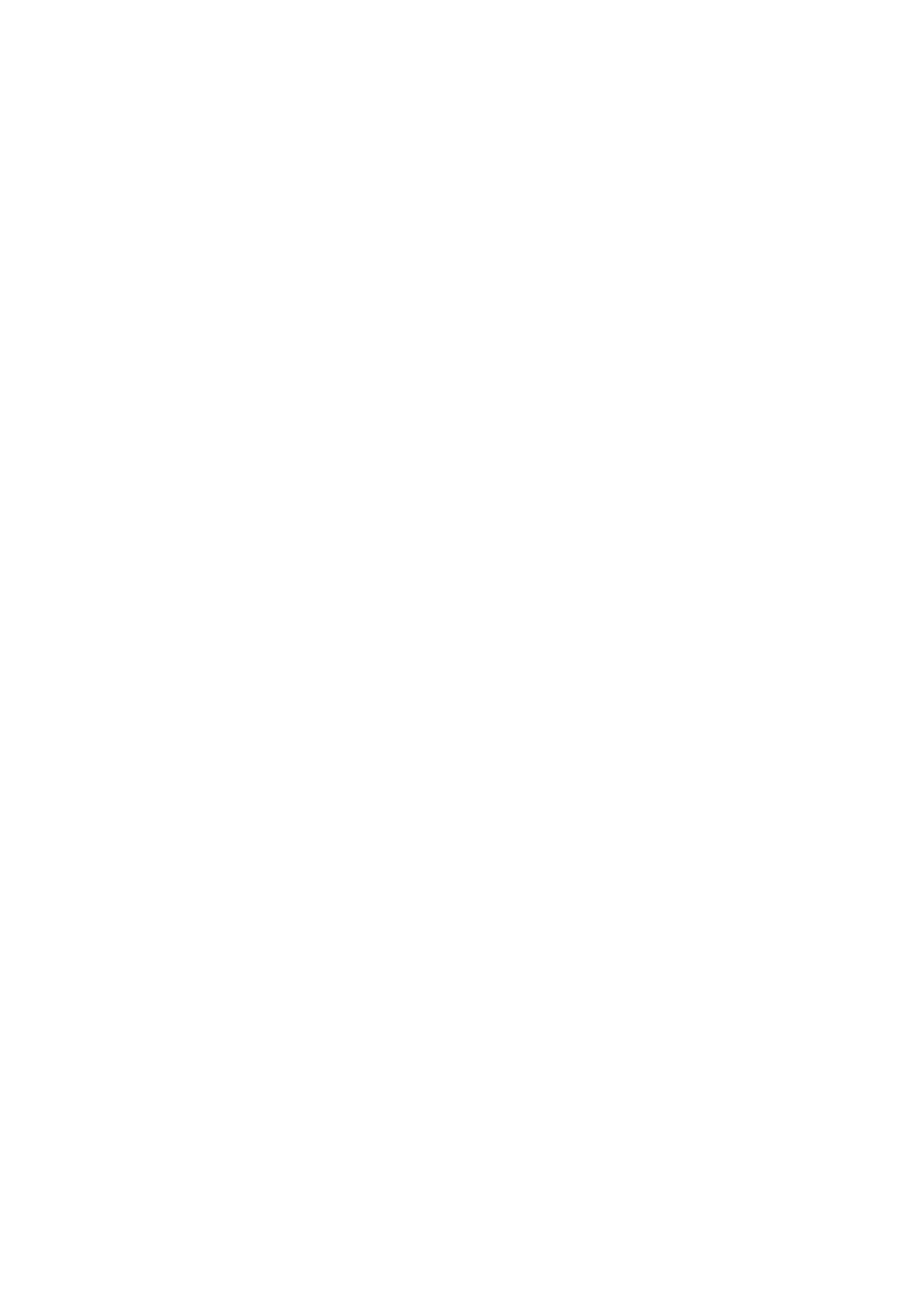### *Contents:*

| USA's Foreign Trade with her Neighbors and          |  |
|-----------------------------------------------------|--|
|                                                     |  |
| Germany's Foreign Trade with her Neighbors and      |  |
|                                                     |  |
| Turkey's Strategy for Developing Foreign Trade with |  |
| Neighbor Countries and Evolution of Her Performance |  |
|                                                     |  |
| A comparison of all three countries' foreign trade  |  |
|                                                     |  |
|                                                     |  |
|                                                     |  |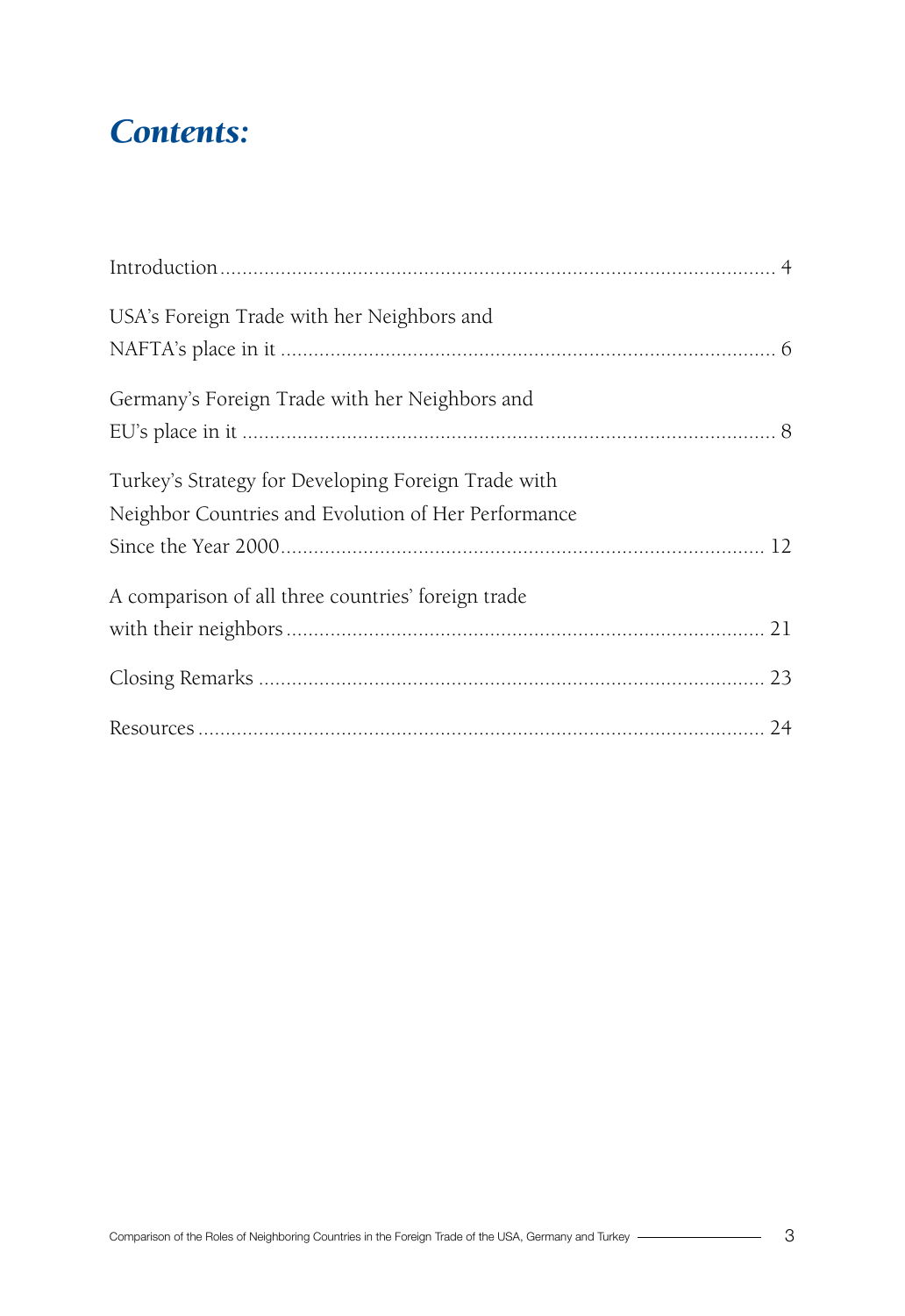### *Introduction:*

"World trade reached 10 trillion dollars by 2005, which had grown 30 fold according to 30 years back and 5 fold according to 20 years back"1 says Ali Boğa. This number reached 12.5 trillion dollars by 2009 after decreasing %10.72 according to the prior year. The role of foreign trade is becoming more and more important in economies. Global competition is shaping the local sectors and countries are searching ways to strengthen their economies through focusing on different sectors where they have a competitive edge.

One of the important developments in the second half of the century is the increase in regional trade agreements. Due to the gains of foreign trade between neighboring countries such as decreasing transportation and production costs, big economies sign into regional trade agreements.

In regional trade agreements as the trade increases, each country starts to specialize in different sectors according to their comparative advantage. When this expertise unites with quantity increases, these sectors benefit from the cheaper costs and higher quality.

Especially the poorer country benefits from the shift of labor intensive sectors to her country, which leads to an increase in income and a decrease in unemployment. Moreover, consumers in both countries benefit from the cheaper prices and improving purchasing power.

Besides its benefits there are also concerns about job losses and worsening income distribution inequality. Due to specialization, some sectors weaken in some of the countries. Especially if the income levels are very different between neighboring countries, labor intensive sectors move to the poorer country. Unskilled workers or people who work in labor intensive sectors lose their jobs in the richer country. So in the richer country job losses might appear.

<sup>1</sup> Komşu Ülkeler ve Çevre Stratejisi, Ali Boğa, *http://www.turktrade.org.tr/index.php?option=com\_ content&task=view&id=78*

<sup>2</sup> World Economic Outlook April 2010, IMF, *http://www.imf.org/external/pubs/ft/weo/2010/01/pdf/text.pdf*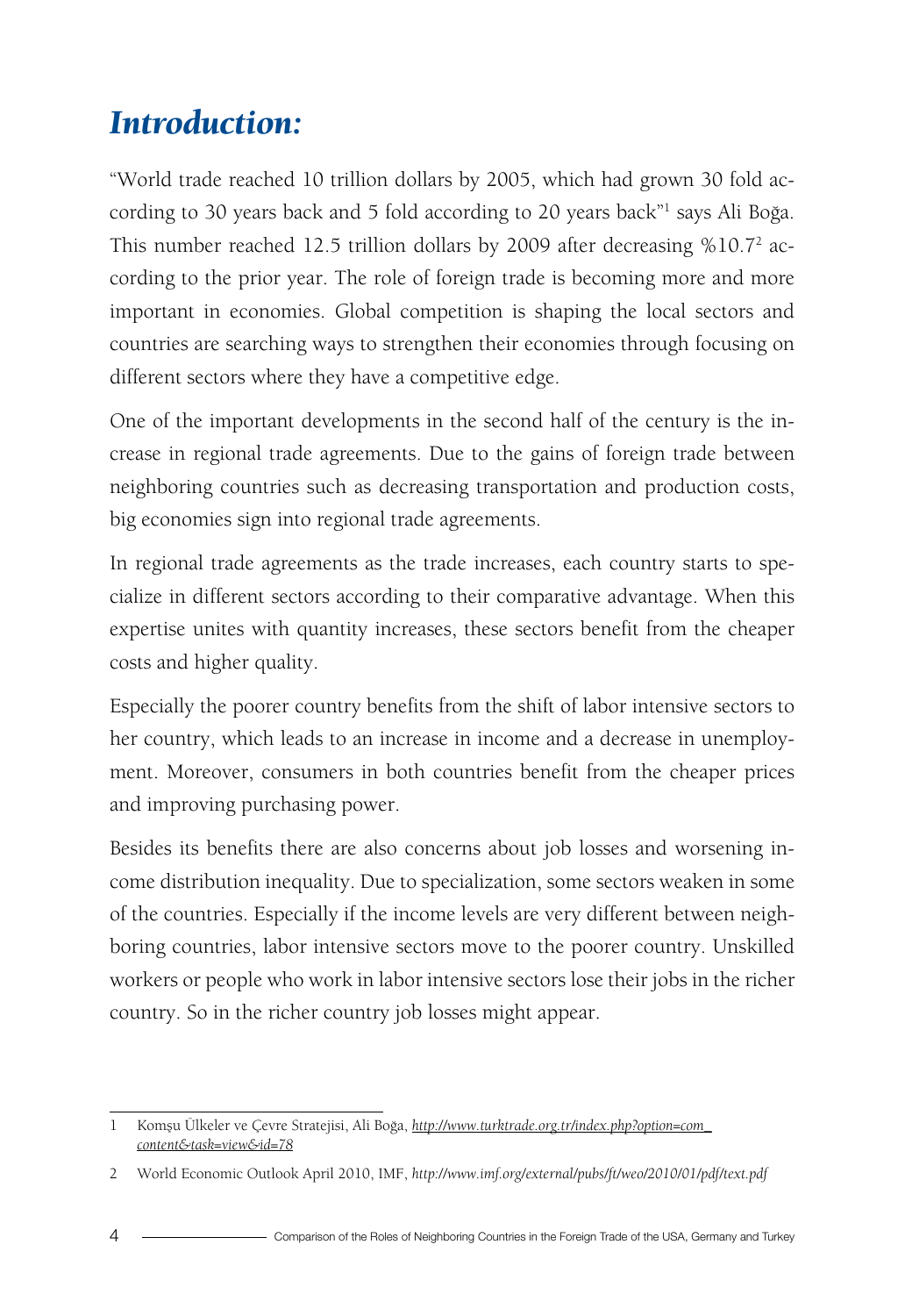On the other hand, in more educated labor intensive or equity intensive sectors, the richer country gains advantages due to the increasing demand for its products. This causes an increase in demand for skilled labor and the salary that is paid to them. As a result, skilled laborers in the richer country are earning more whereas the unskilled labor faces job losses or decreases in their incomes. This increases the gap between the poor and the rich and leads to higher income distribution inequality.

Overall, in a globalizing world, the sectors are becoming more and more competitive. So besides its negativities, the benefits from the increasing trade between neighboring countries outweighs the risks and we see more and more countries are making trade agreements with their neighbors and removing the barriers for trade.

The roles of neighboring countries in the foreign trade of the USA and Germany, which are the countries with the largest foreign trade in the world, are very important. For example, Germany makes %40.1 of its foreign trade with countries who have land borders with Germany, where as she makes approximately 70% of her foreign trade with periphery countries (2009). Due to the significance of their neighboring countries in foreign trade, both the USA and Germany completed ground work under NAFTA and the EU to utilize this potential.

Turkey started "Strategy for Developing Foreign Trade with Neighborhood Countries" by 2000 in an effort to enhance bilateral trade with neighbor and periphery countries, as it did with EU countries by joining the Customs Union on December 31, 2005. Since then, visa requirements with some of these countries were mutually canceled and free trade agreements put in order, which were reflected tremendously in bilateral trade. This paper intends to look closer at neighborhood trade strategies of the largest traders of the world –the USA and Germany- and Turkey, and offer suggestions to improve the performance of Turkey's neighborhood strategy.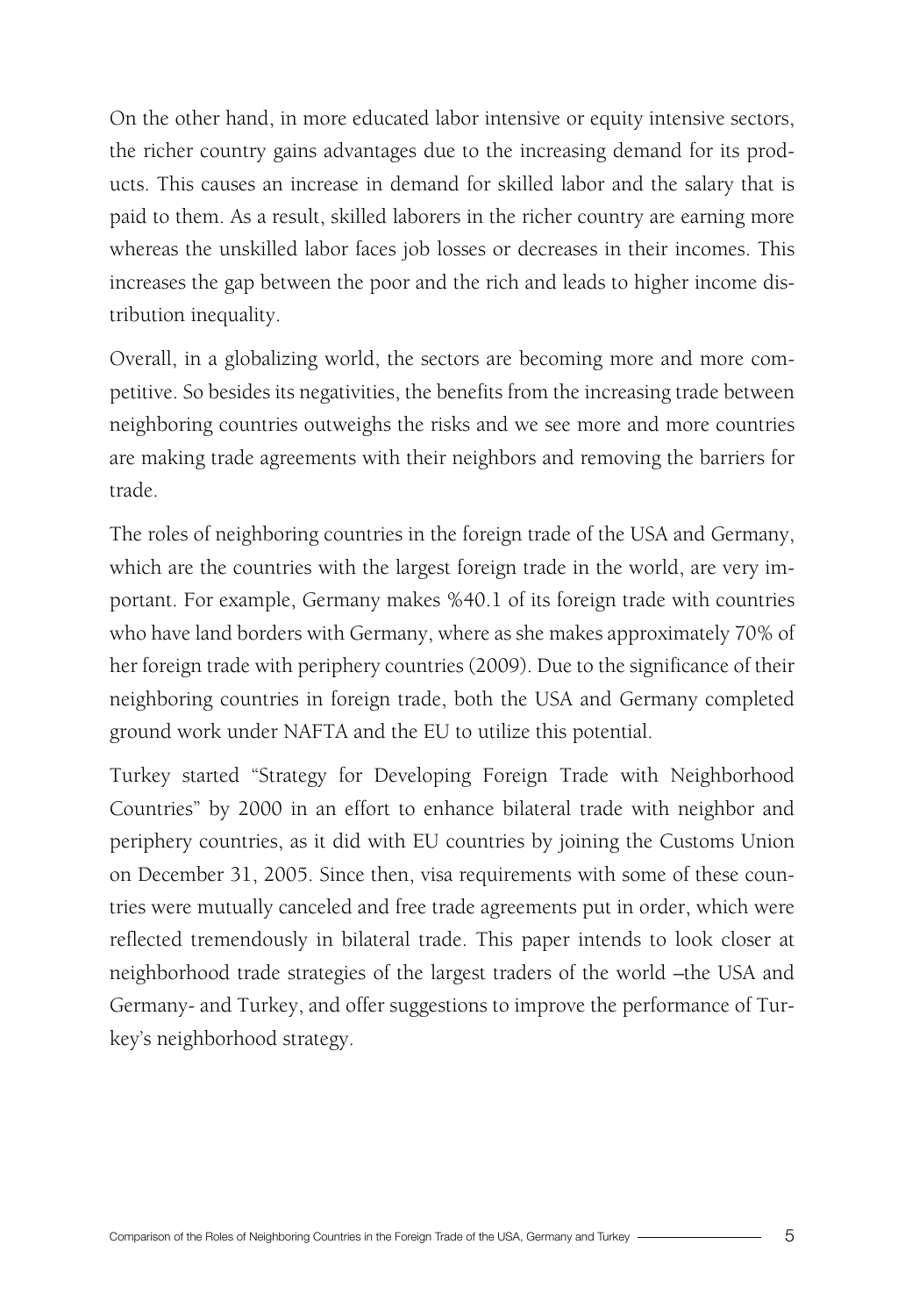## *USA's Foreign Trade with her Neighbors and NAFTA's place in it:*

The North American Free Trade Agreement (NAFTA) was accepted in Canadian, United States and Mexican parliaments in 1993 and came into force on January 1, 1994. It came after the Canada – United States Free Trade Agreement, which was signed in 1988. After this agreement between the United States and Canada, the USA started negotiations with Mexico. Canada wanted to join the process as well, which led to the creation of NAFTA. NAFTA created a trilateral trade bloc that included all the countries in the North American continent. With this agreement the USA opened the gate for free trade between her neighbors.

The trade bloc has recently surpassed the European Union (EU) in terms of having largest combined GDP (By 2009 EU had 16.45 trillion US dollars GDP whereas NAFTA had 16.47 trillion US dollars according to IMF). The North American Agreement on Environmental Cooperation (NAAEC) and the North American Agreement on Labor Cooperation (NAALC) are the two sub agreements for NAF-TA, which are completing the free trade agreement.

NAFTA was established to eliminate trade barriers between the North American countries. As soon as the agreement was established, more than half of the tariffs on US imports from Mexico and one third of the US exports to Mexico were eliminated. By that time most of the US – Canada trade was already duty free. According to the agreement, within ten years of the agreement all US-Mexico tariffs would be eliminated other than some US agricultural exports. Those also would be eliminated in a fifteen years time frame.

Between the years 1988, when the US - Canada bilateral agreement was established, and 2000, the share of foreign trade between two countries did not change much. After the year 2000 foreign trade between the two countries fell almost % 50. So, NAFTA did not have much progressive impact to bilateral trade.

When we look at the trade between the US and Mexico, NAFTA did not seem to make an extra boost as well. Between the years 1994 and 2000 US exports to Mexico increased their share in the over all export, more than %50. But between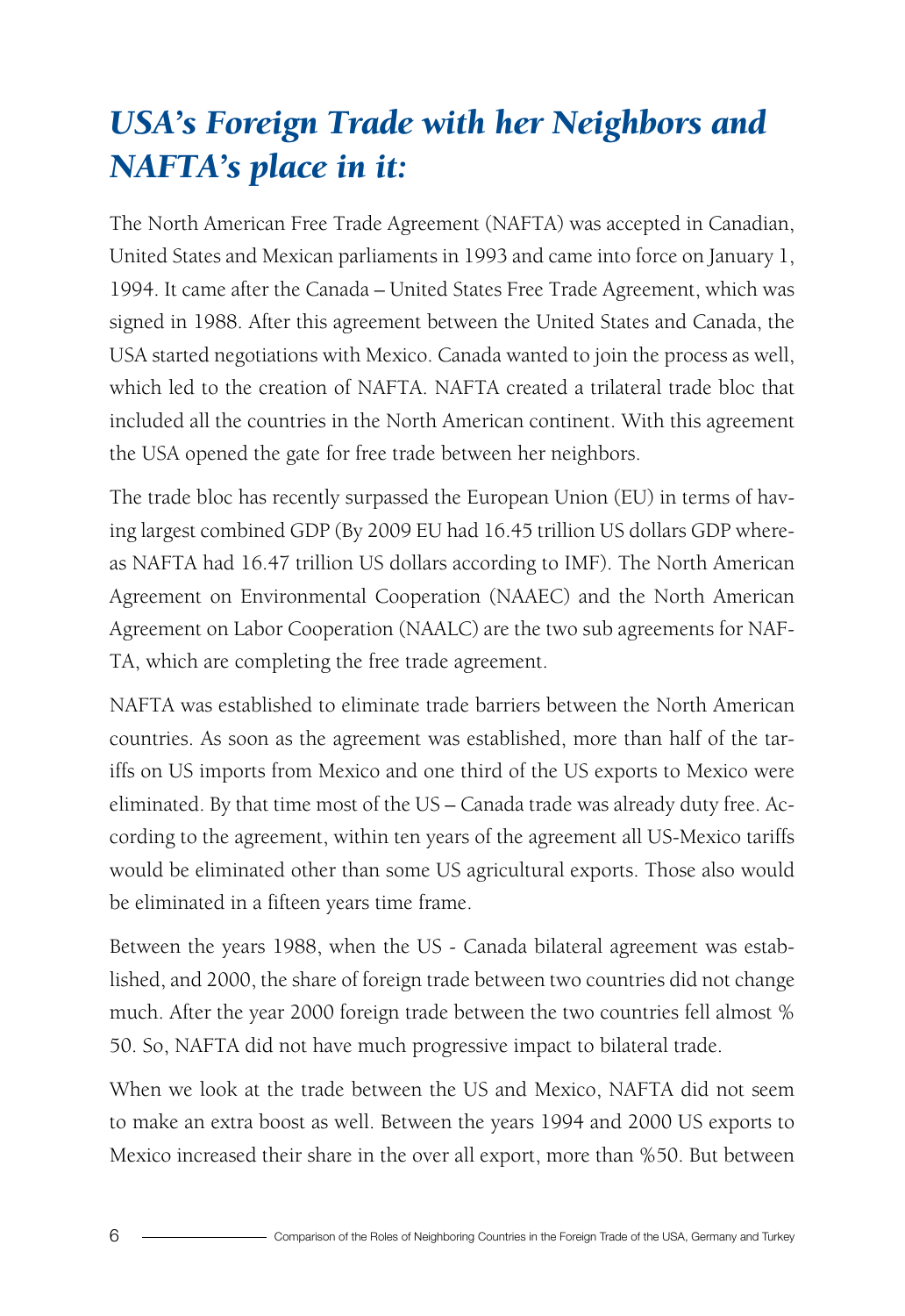| Exports (Billion \$)       | 1988   | % of Total | 1994    | % of Total | 2000    | % of Total | 2009     | % of Total |
|----------------------------|--------|------------|---------|------------|---------|------------|----------|------------|
| <b>Mexico</b>              | 36,78  | 11.5       | 71,2    | 14,2       | 179,88  | 22.9       | 128,89   | 12,1       |
| Canada                     | 132,37 | 41,3       | 190,95  | 38,0       | 329,25  | 42,0       | 204,66   | 19.2       |
| <b>Total</b>               | 320,23 | 100,0      | 502,86  | 100,0      | 784,18  | 100,0      | 1.068,50 | 100,0      |
| Imports (Billion \$)       | 1988   |            | 1994    |            | 2000    |            | 2009     |            |
| <b>Mexico</b>              | 34,36  | 7,7        | 92,39   | 13,8       | 191,82  | 15,6       | 176,654  | 11,2       |
| Canada                     | 128,87 | 28,8       | 184.69  | 27,6       | 288,09  | 23,4       | 226,248  | 14,4       |
| <b>Total</b>               | 447,19 | 100,0      | 668.69  | 100,0      | 1230.41 | 100,0      | 1575.4   | 100,0      |
| Foreign Trade (Billion \$) | 1988   |            | 1994    |            | 2000    |            | 2009     |            |
| <b>Mexico</b>              | 71,14  | 9.3        | 163,59  | 14,0       | 371,7   | 18,5       | 305.544  | 11,6       |
| Canada                     | 261,24 | 34,0       | 375,64  | 32.1       | 617,34  | 30,6       | 430,908  | 16,3       |
| <b>Total</b>               | 767.42 | 100,0      | 1171,55 | 100,0      | 2014.59 | 100,0      | 2643.9   | 100.0      |

#### *United States Foreign Trade*

*Source:* U.S. Census Bureau, Foreign Trade Division

*http://www.census.gov/foreign-trade/statistics/historical/gands.pdf*

2000 and 2009 this rate decreased over %40. Import rates did not rise much between 1994 – 2000 and fell over % 20 between 2000 and 2009. Aside from a couple of industries like textiles and apparel, NAFTA did not affect much of the bilateral trade.

Due to NAFTA, some of the prices for certain items decreased, like food. The price fall was a plus for purchasing power, where as it was a minus for farmers whose income level decreased as well. The price decline in food increased the trade between the US and Mexico. Mexico's agricultural exports increased %9.4 annually between 1994 and 2001, while imports increased by only %6.9 a year during the same period<sup>3</sup>. Also some economists claim that the winning side of the agreement was the owners of the factories, whose margins and competitiveness rose.

As a result one does not see much positive effect of NAFTA to the United States. Especially after China got into the World Trade Organization, shares of both countries foreign trade with the US decreased seriously.

<sup>3</sup> *Greening the Americas*, Carolyn L. Deere (editor). MIT Press, Cambridge, Massachusetts, USA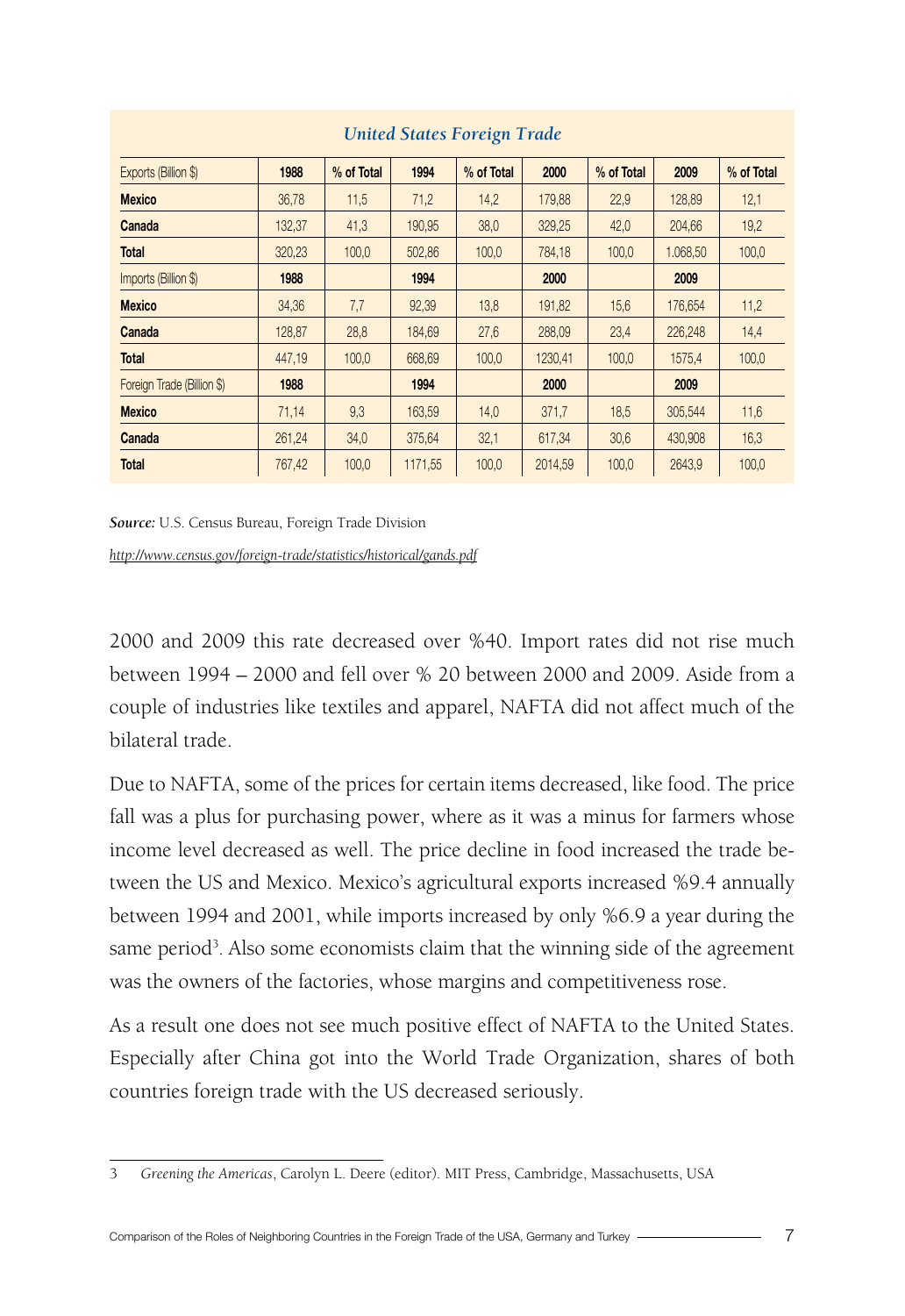### *Germany's Foreign Trade with her Neighbors and EU's place in it:*

When one looks at Germany and her neighbors' bilateral trade relations, one sees a very different story from the US and her neighbors' bilateral trade. First of all the trade history and the geography of Europe are very different. Also establishment of the European Union and Custom Union's roots go all the way back to the establishment of the European Coal and Steel Community (ECSC) in 1952. Use of the Euro and free movement of labor are also very different from NAFTA as well, but this paper is not going to go into this topic. The aim of the EU has been to establish a single economic market. The EU had a 16.5 trillion \$ GDP in 2009 which was the largest single economy (NAFTA is larger in terms of total but it is not a single entity).

| Germany's Exports and Imports with Her Neighbors and<br><b>Other Countries (2009)</b> |                               |            |                        |            |  |  |  |  |
|---------------------------------------------------------------------------------------|-------------------------------|------------|------------------------|------------|--|--|--|--|
|                                                                                       | Exports (million $\epsilon$ ) | % of Total | Imports (million $E$ ) | % of Total |  |  |  |  |
| Germany                                                                               | 808.155                       | 100,0      | 673.962                | 100,0      |  |  |  |  |
| <b>EU</b>                                                                             | 508,400                       | 62,9       | 392,600                | 58,3       |  |  |  |  |
| <b>Denmark</b>                                                                        | 13.271                        | 1,6        | 10.443                 | 1,5        |  |  |  |  |
| <b>Holland</b>                                                                        | 54.142                        | 6,7        | 58.044                 | 8.6        |  |  |  |  |
| <b>Belgium</b>                                                                        | 42.155                        | 5,2        | 29.242                 | 4,3        |  |  |  |  |
| <b>Luxemburg</b>                                                                      | 4.652                         | 0.6        | 2.849                  | 0.4        |  |  |  |  |
| <b>France</b>                                                                         | 81.941                        | 10,1       | 54.559                 | 8,1        |  |  |  |  |
| <b>Switzerland</b>                                                                    | 35,323                        | 4,4        | 28.071                 | 4,2        |  |  |  |  |
| <b>Austria</b>                                                                        | 48.235                        | 6,0        | 29,083                 | 4,3        |  |  |  |  |
| <b>Czech Republic</b>                                                                 | 22,636                        | 2,8        | 24,908                 | 3,7        |  |  |  |  |
| <b>Poland</b>                                                                         | 31.626                        | 3.9        | 22.768                 | 3,4        |  |  |  |  |
| <b>Total of Neighbors</b> (with land border)                                          | 333.981                       | 41,3       | 259,967                | 38,6       |  |  |  |  |

# *Germany's Exports and Imports with Her Neighbors and*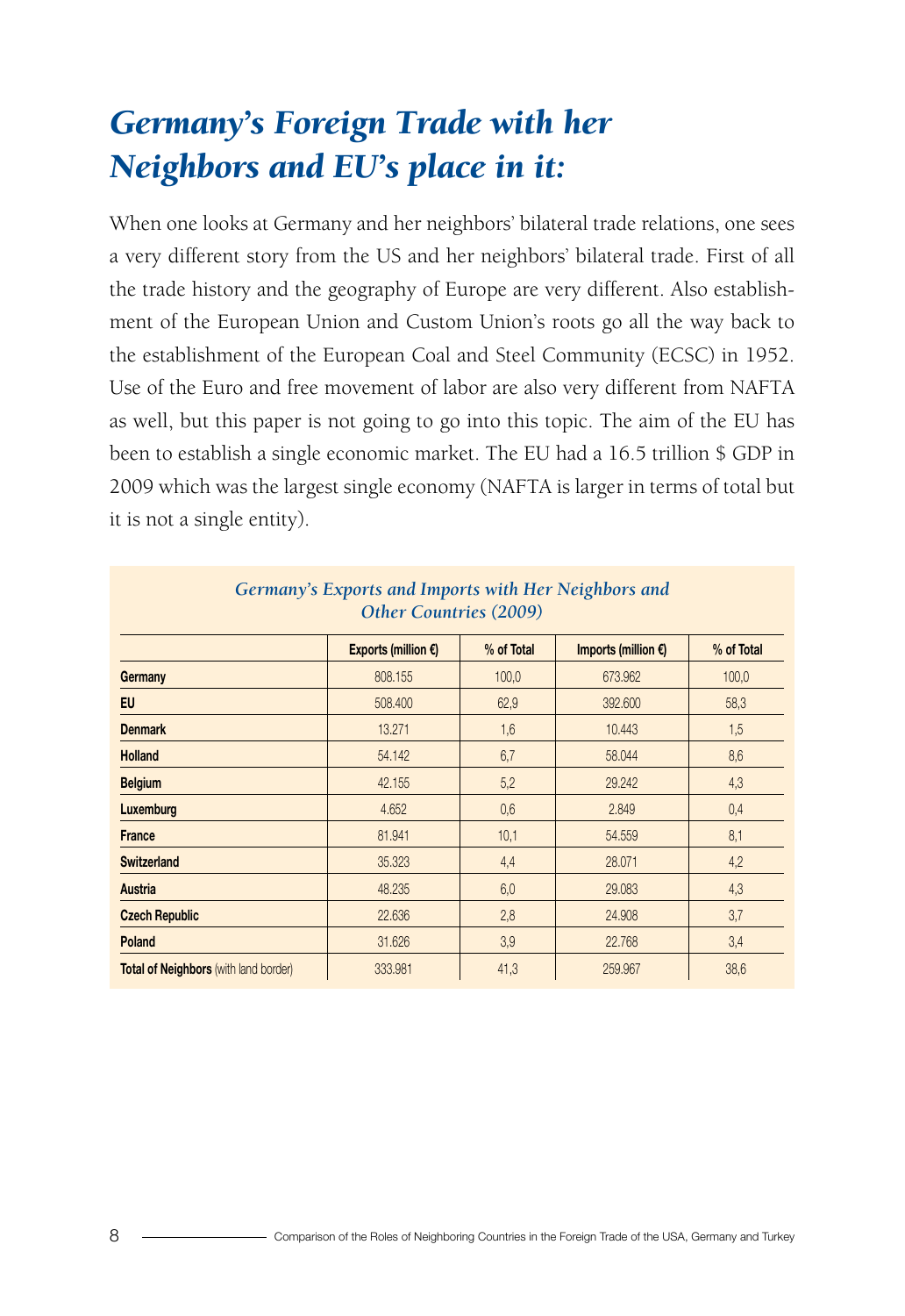|                                  | Foreign Trade (million $\epsilon$ ) | % of Total |
|----------------------------------|-------------------------------------|------------|
| Germany                          | 1.482.117                           | 100,0      |
| <b>EU</b>                        | 901.000                             | 60,8       |
| <b>Denmark</b>                   | 23.714                              | 1,6        |
| <b>Netherlands</b>               | 112.186                             | 7,6        |
| <b>Belgium</b>                   | 71.397                              | 4,8        |
| <b>Luxemburg</b>                 | 7.501                               | 0,5        |
| France                           | 136.500                             | 9,2        |
| <b>Switzerland</b>               | 63.394                              | 4,3        |
| <b>Austria</b>                   | 77.318                              | 5,2        |
| <b>Czech Republic</b>            | 47.544                              | 3,2        |
| Poland                           | 54.394                              | 3,7        |
| <b>Total of Neighbors (land)</b> | 593.948                             | 40,1       |

#### *Germany's Foreign Trade with Her Neighbors and Other Countries (2009)*

*Source: Statistisches Bundesamt Deutschland, http://www.destatis.de*

At the beginning of the European Economic Community, customs union was established among its initial six members (Belgium, France, Germany, Italy, Luxembourg and the Netherlands). As new members were added to the system, they were also joined to the customs union.

Germany was the world's largest exporter until 2009, when she fell back to second place due to China. Germany had %60.8 of her foreign trade with EU countries in 2009. This rate was %62.9 for exports and %58.3 for imports. Whereas she had %40.1 foreign trade with her nine neighbor countries whom she has land borders with. Her %41.3 of exports and %38.6 of imports were also with these neighbor countries.

The European continent is very densely populated and so is Germany and its neighbors. This is a big advantage for Germany when it is united with the customs union. Also European countries' income levels are high and the infrastructure for transportation is good. All these factors come together and cause a high demand for German exports from her neighbors.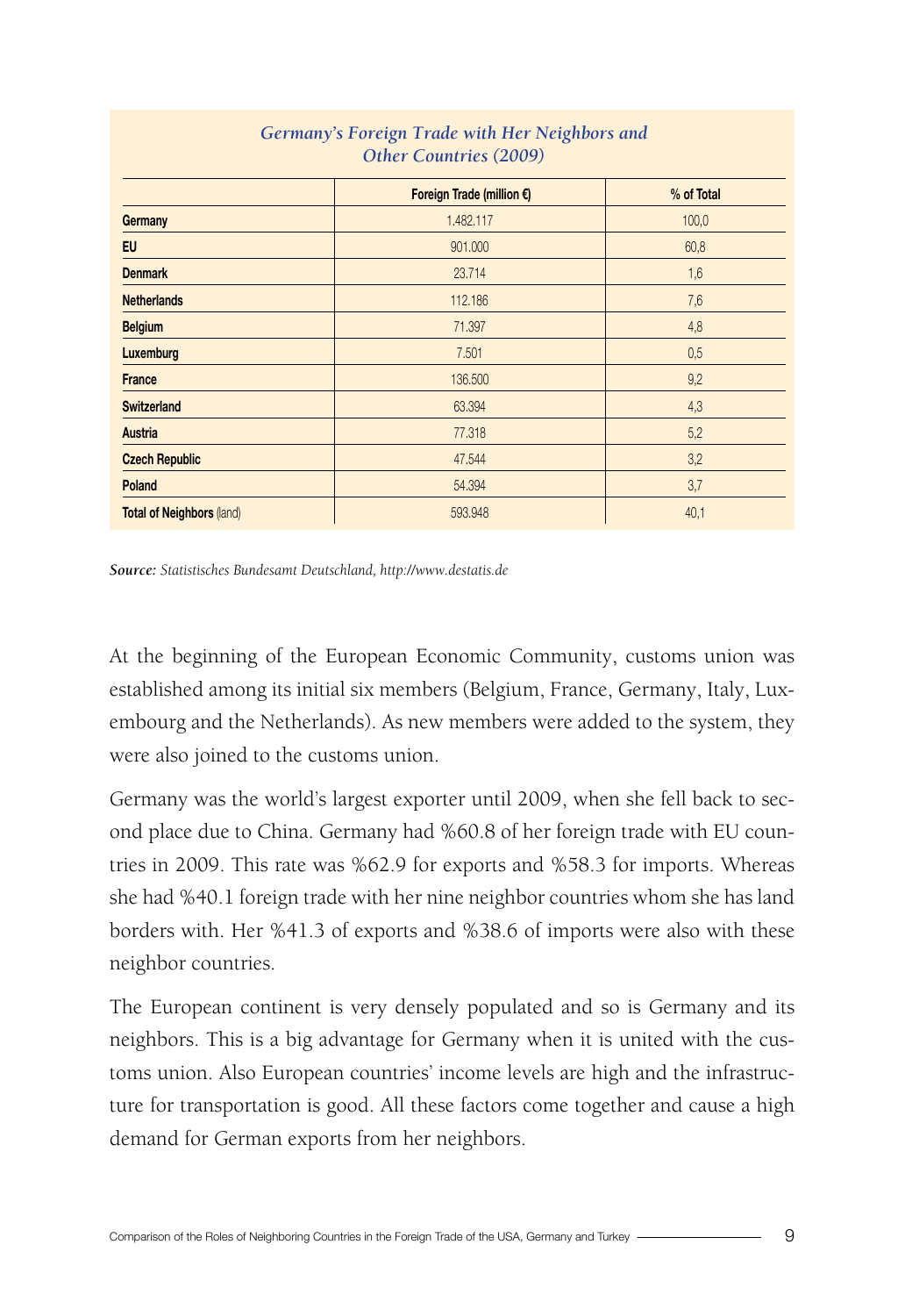| Germany's Exports (000 \$)     | 2001          | % of Total | 2004          | % of Total |
|--------------------------------|---------------|------------|---------------|------------|
| Poland                         | 13.389.772    | 2,34       | 23.372.484    | 2,56       |
| <b>Czech Republic</b>          | 12.891.595    | 2,26       | 22.135.004    | 2,43       |
| <b>Total</b>                   | 571.426.688   | 100,00     | 911.742.080   | 100,00     |
| Germany's Imports (000 \$)     | 2001          |            | 2004          |            |
| <b>Poland</b>                  | 11.908.058    | 2,45       | 19.826.756    | 2,76       |
| <b>Czech Republic</b>          | 12.847.280    | 2,64       | 21.146.714    | 2,94       |
| <b>Total</b>                   | 486.022.080   | 100,00     | 718.150.016   | 100,00     |
| Germany's Total Trade (000 \$) | 2001          |            | 2004          |            |
| Poland                         | 25.297.830    | 2,39       | 43.199.240    | 2,65       |
| <b>Czech Republic</b>          | 25.738.875    | 2,43       | 43.281.718    | 2,66       |
| <b>Total</b>                   | 1.057.448.768 | 100,00     | 1.629.892.096 | 100,00     |
|                                |               |            |               |            |
| Germany's Exports (000 \$)     | 2007          | % of Total | 2009          | % of Total |
| Poland                         | 49.555.244    | 3,73       | 44.138.792    | 3,91       |
| <b>Czech Republic</b>          | 35,713,660    | 2.69       | 31.635.896    | 2,80       |
| <b>Total</b>                   | 1.328.841.344 | 100,00     | 1.127.839.872 | 100,00     |
| Germany's Imports (000 \$)     | 2007          |            | 2009          |            |
| Poland                         | 33.121.522    | 3,13       | 31.776.176    | 3,39       |
| <b>Czech Republic</b>          | 35,983,600    | 3,40       | 34.757.452    | 3,70       |
| <b>Total</b>                   | 1.059.307.840 | 100,00     | 938.363.072   | 100,00     |
| Germany's Total Trade (000 \$) | 2007          |            | 2009          |            |
| Poland                         | 82,676,766    | 3,46       | 75.914.968    | 6,36       |
| <b>Czech Republic</b>          | 71.697.260    | 3,00       | 66.393.348    | 5,56       |

#### *Germany's Foreign Trade With Czech Republic and Poland*

**Source:** *World Trade Map*

Two of Germany's neighbors Poland and the Czech Republic were the last neighbor countries of Germany who joined to the EU (2004). The table above shows the bilateral trade between these two countries and Germany before, during and after the membership. As one can see from the table, Germany's trade share with Poland had increased only %10.9 in the three years prior to customs union. But in the following three years, the increase rate was %30.6. Whereas after five years of Poland's acceptance to the customs union this rate was %140 according to 2004 (Global crisis had a very important role in the increase of the German and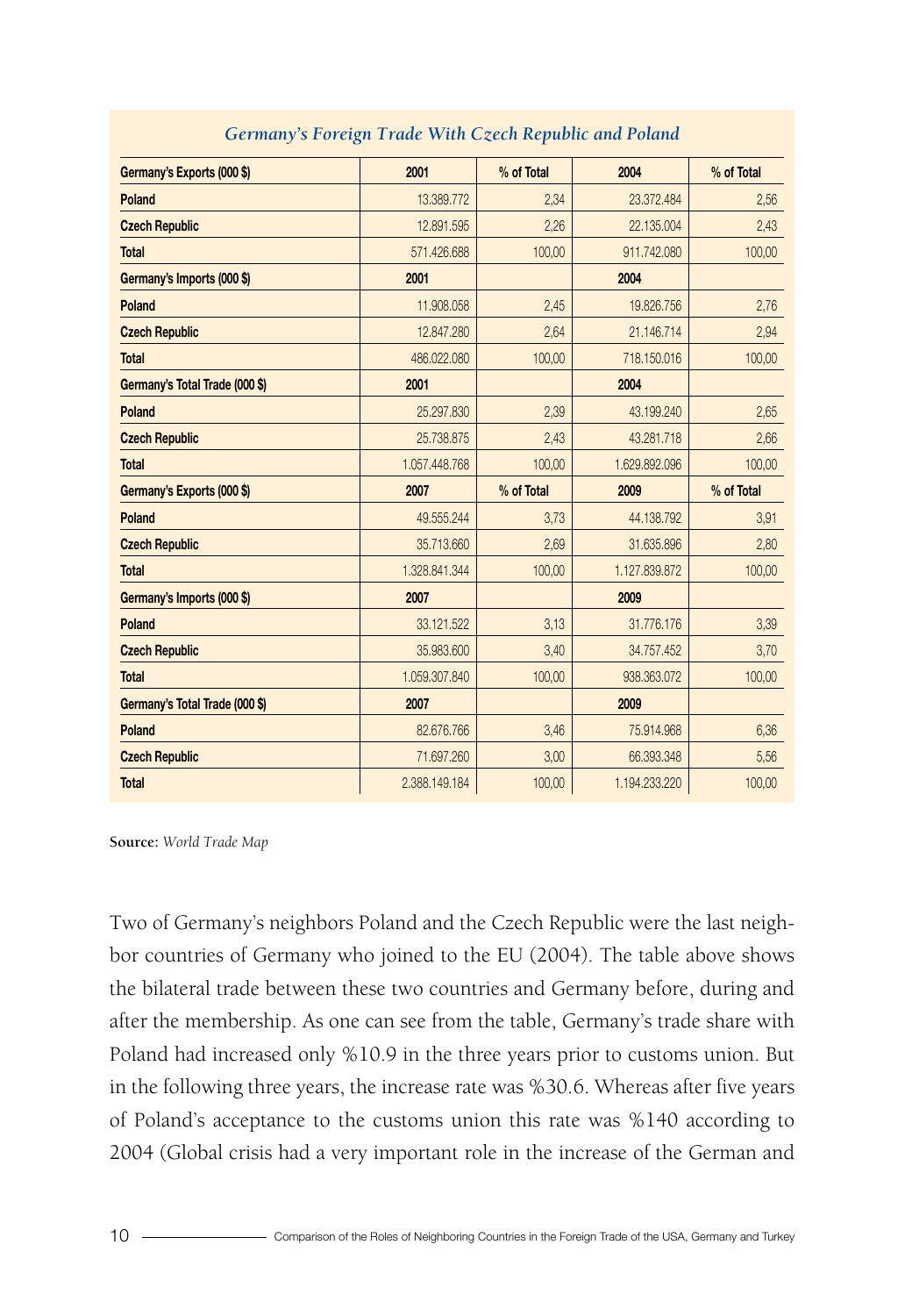Polish bilateral trade share among the overall foreign trade of Germany. Nominal values fall between 2007 and 2009, but the share of the bilateral trade increased. This shows that bilateral trade between the neighboring countries are less effected according to bilateral trade with other countries during crisis times.)

Germany's trade share with the Czech Republic had increased %9.5 in the three years prior to the customs union. In the following three years, the increase rate was %12.8. After five years of Czech Republic's acceptance to the customs union, the change rate was %109. In both of the countries effects of the customs union were very big and positive.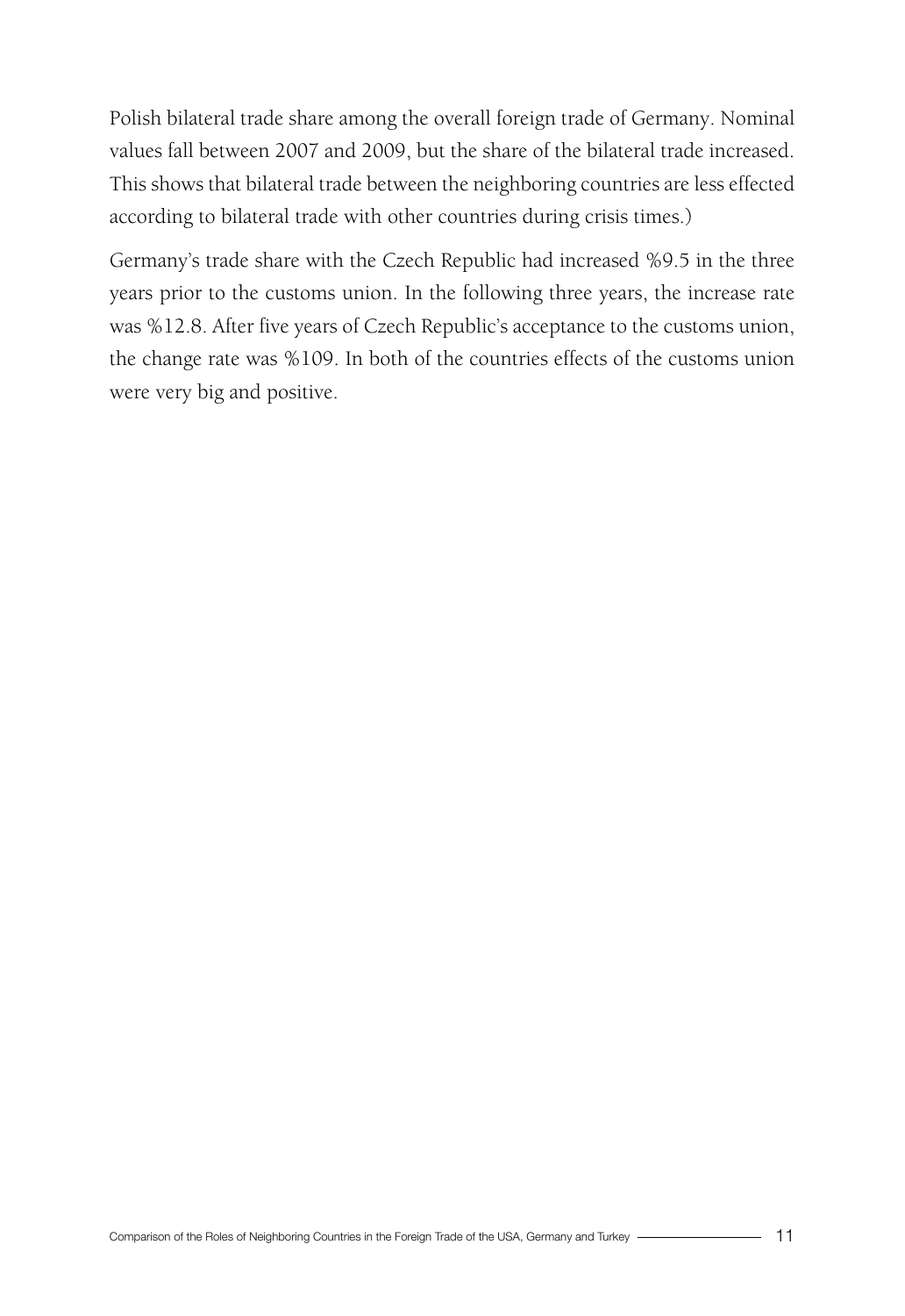## *Turkey's Strategy for Developing Foreign Trade with Neighbor Countries and Evolution of Her Performance Since the Year 2000:*

As Turkey understood the importance of foreign trade, she changed her development strategy from a closed economy to an open economy starting in 1980. She liberalized her trade regime and opened it to international markets. Through reforms in her economy, Turkey increased her foreign trade approximately 8 fold from 10.8 billion dollars to 82.3 billion dollars between 1980 and 2000. After 2000, Turkey's approach to foreign trade changed through structural reforms. Turkish foreign trade quadrupled between 2000 and 2008 and reached to 334 billion dollars prior to the crisis.

As a part of this change, Turkey has started "Developing Economic and Trade Relations with Neighbor and Periphery Countries Strategy" since 2000. Under this strategy the countries that have borders with Turkey and countries with cultural, geographical and historical ties were put under one umbrella. These countries are; Greece, Azerbaijan – Nahjivan, Armenia, Syria, Iran, Iraq, Northern Cyprus Turkish Republic (KKTC), Moldavia, Kazakhstan, Turkmenistan, Uzbekistan, Tajikistan, Kirgizstan, Macedonia, Albania, Egypt, Lebanon, Israel, Jordan, and Saudi Arabia (a second wave of countries were added in 2003 under the strategy). During 2000 and 2002 Turkish exports to these countries increased approximately %30 from 5.5 billion dollars to 7.2 billion dollars.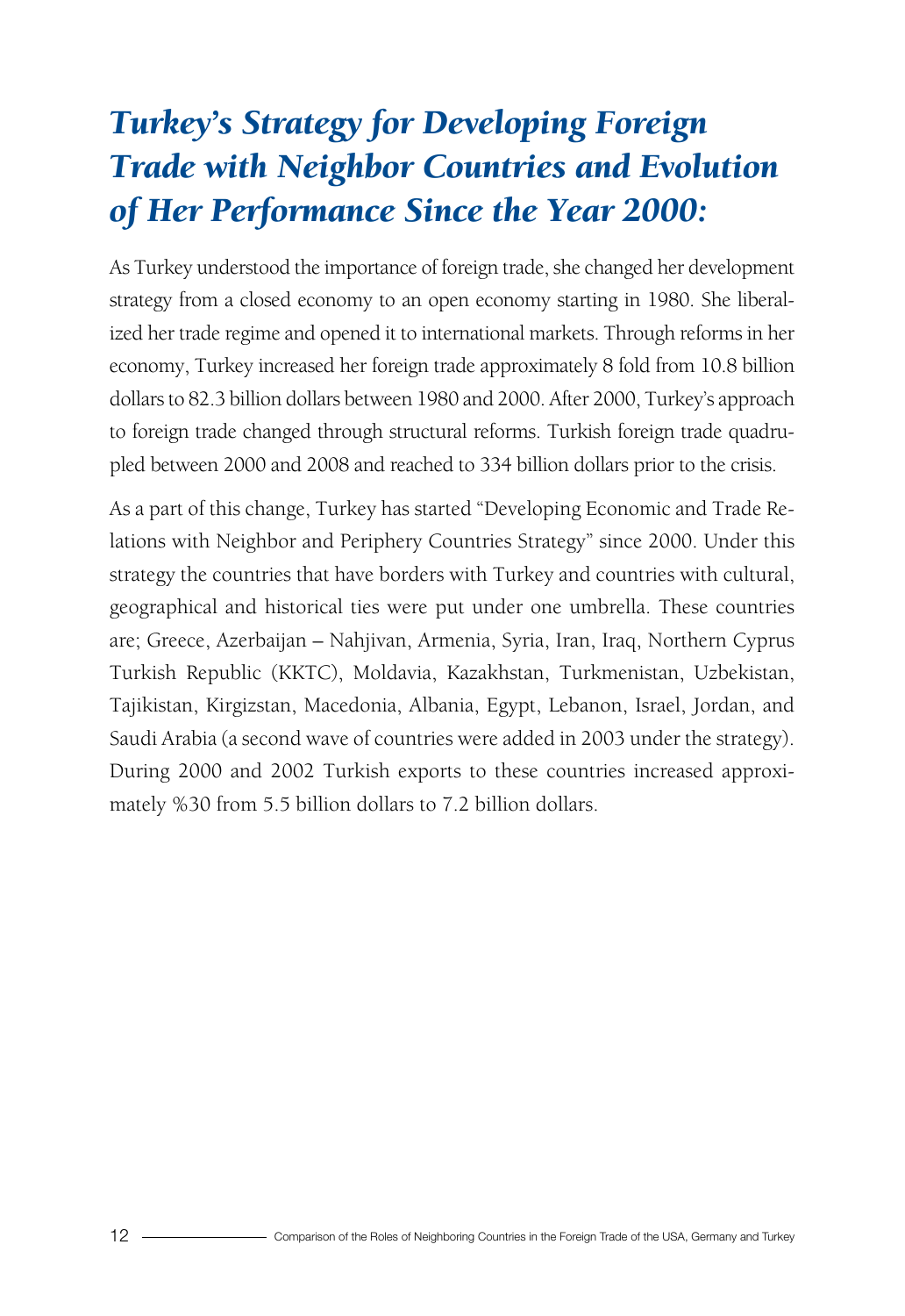| <b>Exports (million\$)</b>                           | 2000           | % of total     | 2004         | % of total   | 2009           | % of total |
|------------------------------------------------------|----------------|----------------|--------------|--------------|----------------|------------|
| Greece                                               | 437 725        | 1,6            | 1 171 203    | 1,9          | 1634076        | 1,6        |
| Romania                                              | 325 818        | 1,2            | 1 235 485    | 2.0          | 2 2 1 5 1 6 8  | 2.2        |
| <b>Bulgaria</b>                                      | 252 934        | 0.9            | 894 326      | 1,4          | 1 387 709      | 1,4        |
| <b>Ukraine</b>                                       | 258 121        | 0.9            | 575827       | 0.9          | 1033426        | 1,0        |
| <b>Russian Federation</b>                            | 643 903        | 2,3            | 1859 187     | 2,9          | 3 202 046      | 3,1        |
| Georgia                                              | 131 771        | 0,5            | 199 699      | 0.3          | 746 022        | 0.7        |
| Azerbaijan-Nahjivan                                  | 230 375        | 0,8            | 403 942      | 0,6          | 1 399 494      | 1,4        |
| <b>Armenia</b>                                       | $\mathbf{0}$   | $\mathbf{0}$   | $\mathbf{0}$ | $\mathbf{0}$ | $\overline{2}$ | 0.0        |
| <b>Syria</b>                                         | 184 267        | 0,7            | 394 783      | 0,6          | 1424611        | 1,4        |
| Iran                                                 | 235 785        | 0,8            | 813031       | 1,3          | 2 0 24 7 59    | 2,0        |
| Iraq                                                 | $\overline{0}$ | $\overline{0}$ | 1820802      | 2.9          | 5 123 514      | 5,0        |
| <b>KKTC</b>                                          | 271 347        | 1,0            | 470 274      | 0.7          | 770 845        | 0,8        |
| <b>Moldavia</b>                                      | 26 232         | 0,1            | 66 352       | 0,1          | 117 686        | 0,1        |
| <b>Kazakhstan</b>                                    | 118 701        | 0.4            | 355 590      | 0,6          | 633 534        | 0,6        |
| <b>Turkmenistan</b>                                  | 120 155        | 0.4            | 214 848      | 0,3          | 945 018        | 0.9        |
| <b>Uzbekistan</b>                                    | 82 647         | 0.3            | 145 226      | 0,2          | 279 054        | 0,3        |
| <b>Tajikistan</b>                                    | 4 4 6 7        | 0,0            | 41 637       | 0,1          | 126 469        | 0,1        |
| Kirgizstan                                           | 20572          | 0,1            | 74 702       | 0.1          | 139 984        | 0,1        |
| <b>Macedonia</b>                                     | 107 765        | 0,4            | 149 330      | 0,2          | 283 419        | 0,3        |
| <b>Albania</b>                                       | 61 30 5        | 0,2            | 161 028      | 0,3          | 273 274        | 0.3        |
| Egypt                                                | 375 707        | 1,4            | 473 145      | 0.7          | 2618572        | 2,6        |
| Lebanon                                              | 129 265        | 0,5            | 234 401      | 0,4          | 686 454        | 0,7        |
| <b>Israel</b>                                        | 650 142        | 2,3            | 1 315 292    | 2,1          | 1528370        | 1,5        |
| Jordan                                               | 99 534         | 0,4            | 229 464      | 0,4          | 455 298        | 0,4        |
| Saudi Arabia                                         | 386 554        | 1,4            | 768 519      | 1,2          | 1770957        | 1,7        |
| <b>Total of neighbors</b><br>with land border        | 1472856        | 5,3            | 5 697 787    | 9,0          | 13 740 187     | 13,5       |
| <b>Total of neighbors and</b><br>peripheri countries | 5 155 093      | 18,6           | 14 068 094   | 22,1         | 30 819 759     | 30,0       |

#### *Turkey's Exports for the countries under Neighbor and Periphery Countries Strategy (accepted in 2000)*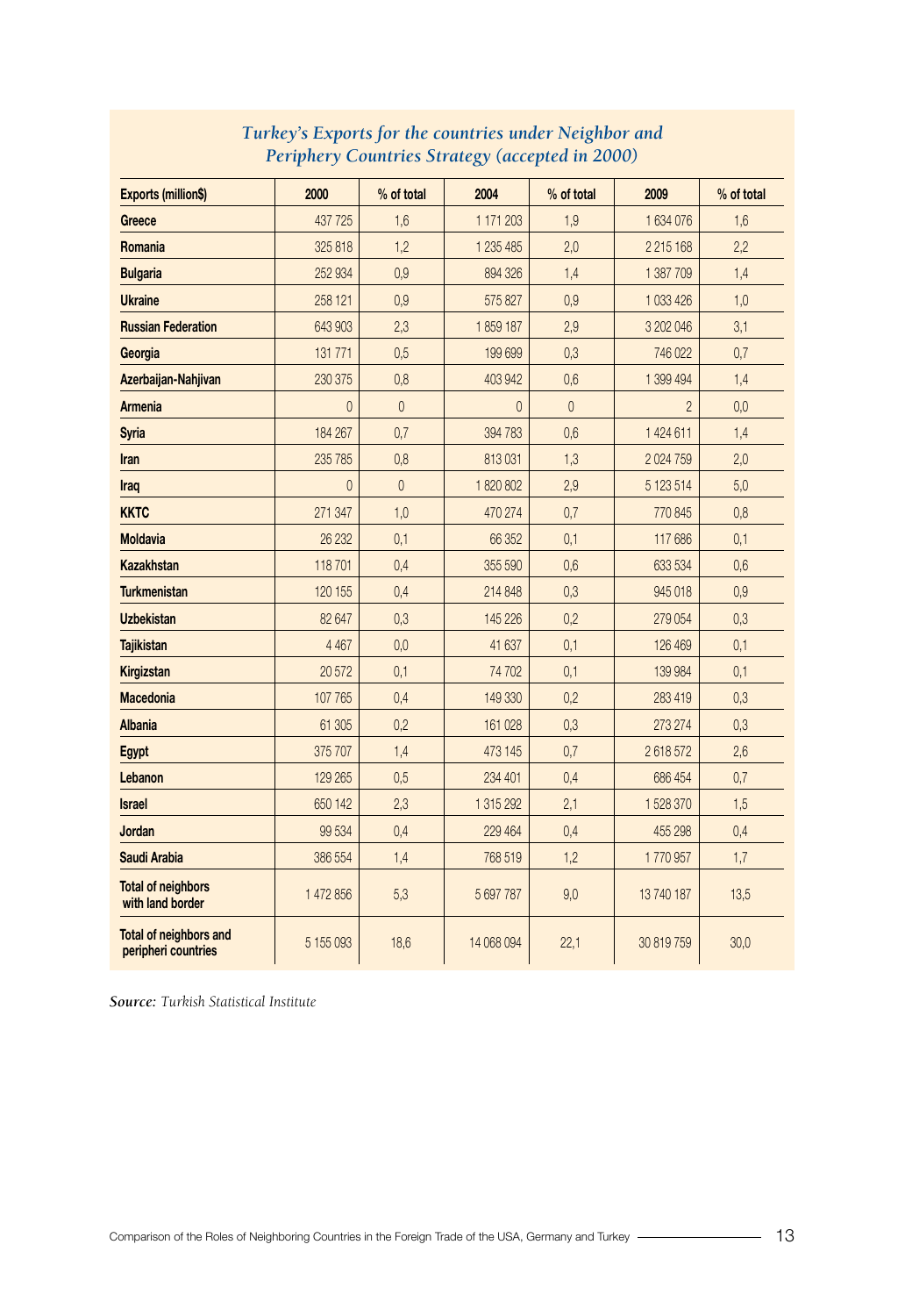| Imports (million\$)                                  | 2000       | % of total     | 2004          | % of total     | 2009       | % of total |
|------------------------------------------------------|------------|----------------|---------------|----------------|------------|------------|
| Greece                                               | 430 813    | 0,8            | 594 351       | 0,6            | 1 129 675  | 0,8        |
| Romania                                              | 673 928    | 1,2            | 1699553       | 1,7            | 2 258 093  | 1,6        |
| <b>Bulgaria</b>                                      | 465 408    | 0,9            | 959 471       | 1,0            | 1 117 128  | 0.8        |
| <b>Ukraine</b>                                       | 981 560    | 1,8            | 2 509 351     | 2,6            | 3 155 831  | 2.2        |
| <b>Russian Federation</b>                            | 3 886 583  | 7,1            | 9033138       | 9,3            | 19719510   | 14,0       |
| Georgia                                              | 155 315    | 0.3            | 306 669       | 0.3            | 285 564    | 0.2        |
| Azerbaijan-Nahjivan                                  | 95 615     | 0.2            | 135 537       | 0,1            | 752 842    | 0,5        |
| <b>Armenia</b>                                       | $\Omega$   | $\mathbf{0}$   | $\mathbf{0}$  | $\overline{0}$ | 1052       | 0.7        |
| <b>Syria</b>                                         | 545 240    | 1,0            | 357 656       | 0,4            | 327 681    | 0.2        |
| Iran                                                 | 815730     | 1,5            | 1962059       | 2,0            | 3 405 896  | 2,4        |
| Iraq                                                 | $\Omega$   | $\overline{0}$ | 467 588       | 0,5            | 952 392    | 0,7        |
| <b>KKTC</b>                                          | 6917       | 0.0            | 31 494        | 0,0            | 42816      | 0,0        |
| <b>Moldavia</b>                                      | 7047       | 0.0            | 27 131        | 0,0            | 86 520     | 0,1        |
| <b>Kazakhstan</b>                                    | 346 376    | 0.6            | 442 193       | 0,5            | 1077078    | 0,8        |
| <b>Turkmenistan</b>                                  | 97878      | 0.2            | 175 795       | 0.2            | 330 739    | 0.2        |
| <b>Uzbekistan</b>                                    | 85 794     | 0.2            | 178 671       | 0.2            | 413 021    | 0,3        |
| <b>Tajikistan</b>                                    | 16511      | 0,0            | 62818         | 0,1            | 107 267    | 0,1        |
| Kirgizstan                                           | 2 3 5 0    | 0.0            | 13 3 84       | 0.0            | 31 446     | 0,0        |
| <b>Macedonia</b>                                     | 10 470     | 0,0            | 51 935        | 0,1            | 39 904     | 0,0        |
| <b>Albania</b>                                       | 2795       | 0,0            | 15 5 29       | 0.0            | 5 1 7 9    | 0,0        |
| Egypt                                                | 140 720    | 0.3            | 255 242       | 0.3            | 641 482    | 0,5        |
| Lebanon                                              | 22 178     | 0,0            | 147 355       | 0,2            | 108 800    | 0,1        |
| <b>Israel</b>                                        | 505 482    | 0.9            | 714 143       | 0.7            | 1070128    | 0,8        |
| Jordan                                               | 27 27 3    | 0,1            | 14 15 6       | 0,0            | 20 354     | 0,0        |
| Saudi Arabia                                         | 961 682    | 1,8            | 1 2 3 1 5 0 7 | 1,3            | 1686729    | 1,2        |
| <b>Total of neighbors</b><br>with land border        | 2 508 121  | 4,6            | 4783331       | 4,9            | 7 972 230  | 5,7        |
| <b>Total of neighbors and</b><br>peripheri countries | 10 283 665 | 18,8           | 21 386 727    | 21,8           | 38 767 127 | 28,1       |

#### *Turkey's Imports for the countries under Neighbor and Periphery Countries Strategy (acc. in 2000)*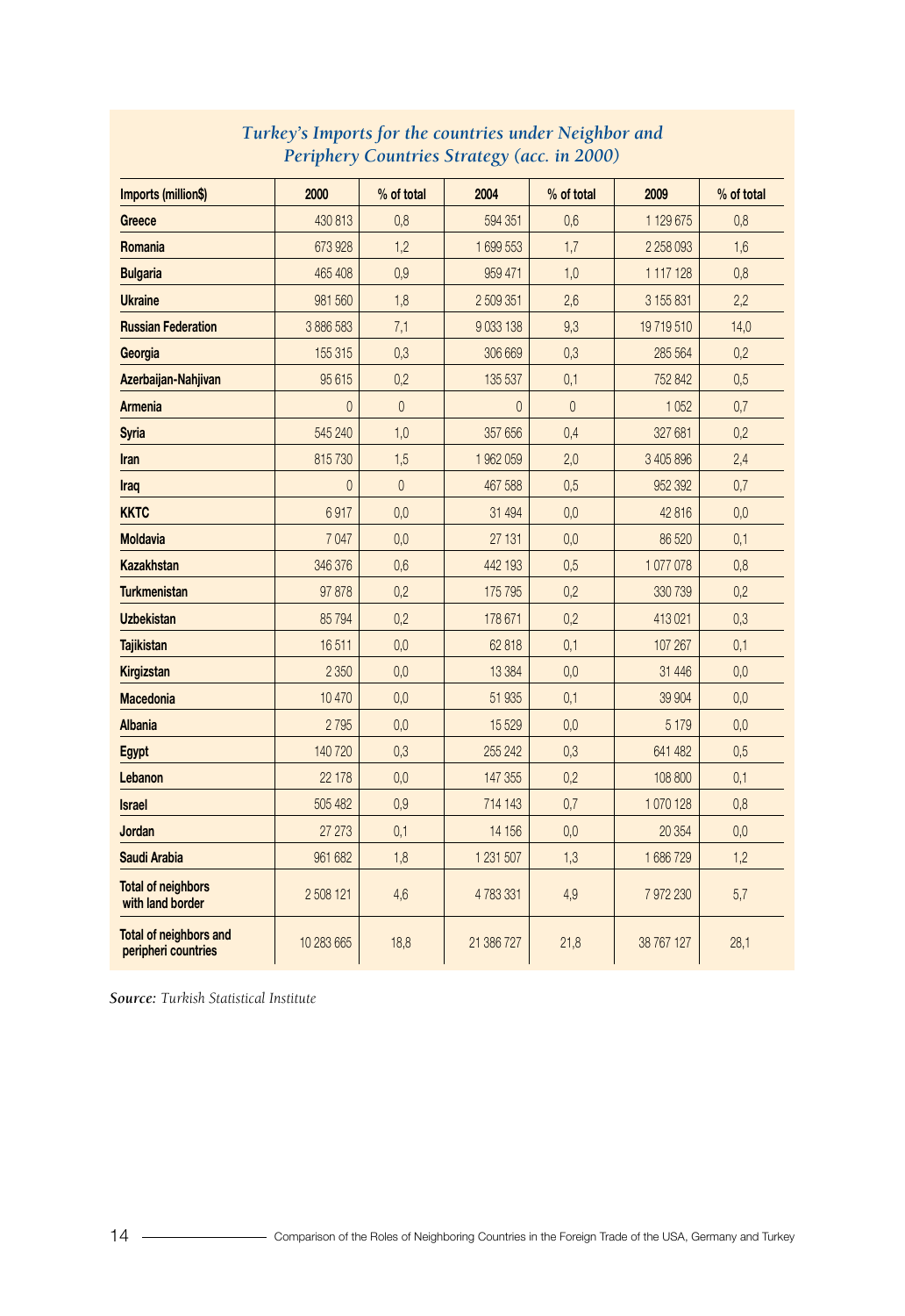| <b>Foreign Trade (million \$)</b>                    | 2000         | % of total | 2004        | % of total | 2009       | % of total |
|------------------------------------------------------|--------------|------------|-------------|------------|------------|------------|
| Greece                                               | 868 538      | 1,1        | 1765 554    | 1,1        | 2763750    | 1,1        |
| Romania                                              | 999 746      | 1,2        | 2935039     | 1,8        | 4 473 261  | 1,8        |
| <b>Bulgaria</b>                                      | 718 342      | 0,9        | 1853797     | 1,2        | 2 504 837  | 1,0        |
| <b>Ukrain</b>                                        | 1 239 681    | 1,5        | 3 085 178   | 1,9        | 4 189 257  | 1,7        |
| <b>Russian Federasion</b>                            | 4 530 486    | 5,5        | 10 892 325  | 6.8        | 22 921 556 | 9,4        |
| Georgia                                              | 287 086      | 0.3        | 506 368     | 0.3        | 1031586    | 0,4        |
| Azerbaijan-Nahcıvan                                  | 325 990      | 0,4        | 539 480     | 0.3        | 2 152 336  | 0.9        |
| <b>Ermenia</b>                                       | $\mathbf{0}$ | 0,0        | 0           | 0,0        | 1054       | 0,0        |
| <b>Syria</b>                                         | 729 506      | 0,9        | 752 439     | 0.5        | 1752 292   | 0,7        |
| Iran                                                 | 1051515      | 1,3        | 2775090     | 1,7        | 5 430 656  | 2,2        |
| Iraq                                                 | $\Omega$     | 0,0        | 2 288 390   | 1,4        | 6 075 906  | 2,5        |
| <b>KKTC</b>                                          | 278 264      | 0.3        | 501768      | 0.3        | 813 661    | 0,3        |
| <b>Moldavia</b>                                      | 33 279       | 0,0        | 93 4 84     | 0,1        | 204 206    | 0,1        |
| Kazakhstan                                           | 465 077      | 0,6        | 797 783     | 0.5        | 1710612    | 0,7        |
| <b>Turkmenistan</b>                                  | 218 033      | 0,3        | 390 643     | 0,2        | 1 275 757  | 0,5        |
| <b>Ozbekistan</b>                                    | 168 442      | 0.2        | 323 897     | 0.2        | 692 075    | 0,3        |
| <b>Tacikistan</b>                                    | 20 979       | 0.0        | 104 455     | 0,1        | 233735     | 0,1        |
| Kırgızistan                                          | 22 9 22      | 0.0        | 88 0 85     | 0,1        | 171 430    | 0,1        |
| <b>Makedonia</b>                                     | 118 235      | 0,1        | 201 266     | 0,1        | 323 323    | 0,1        |
| <b>Albania</b>                                       | 64 099       | 0,1        | 176 557     | 0,1        | 278 453    | 0,1        |
| Egypt                                                | 516 428      | 0,6        | 728 387     | 0,5        | 3 260 054  | 1,3        |
| Lebonan                                              | 151 443      | 0.2        | 381756      | 0.2        | 795 254    | 0.3        |
| <b>Israil</b>                                        | 1 155 624    | 1,4        | 2 0 29 4 35 | 1,3        | 2 598 497  | 1,1        |
| <b>Jordan</b>                                        | 126 806      | 0.2        | 243 621     | 0.2        | 475 652    | 0.2        |
| Saudi Arabia                                         | 1 348 236    | 1,6        | 2 000 026   | 1.2        | 3 457 685  | 1,4        |
| <b>Total of neighbors</b><br>with land border        | 3 980 978    | 4,8        | 10 481 118  | 6,5        | 21 712 417 | 8,9        |
| <b>Total of neighbors</b><br>and peripheri countries | 15 438 758   | 18,8       | 35 454 822  | 22,1       | 69 586 886 | 28,6       |

#### *Turkey's Foreign Trade for the countries under Neighbor and Periphery Countries Strategy (acc. in 2000)*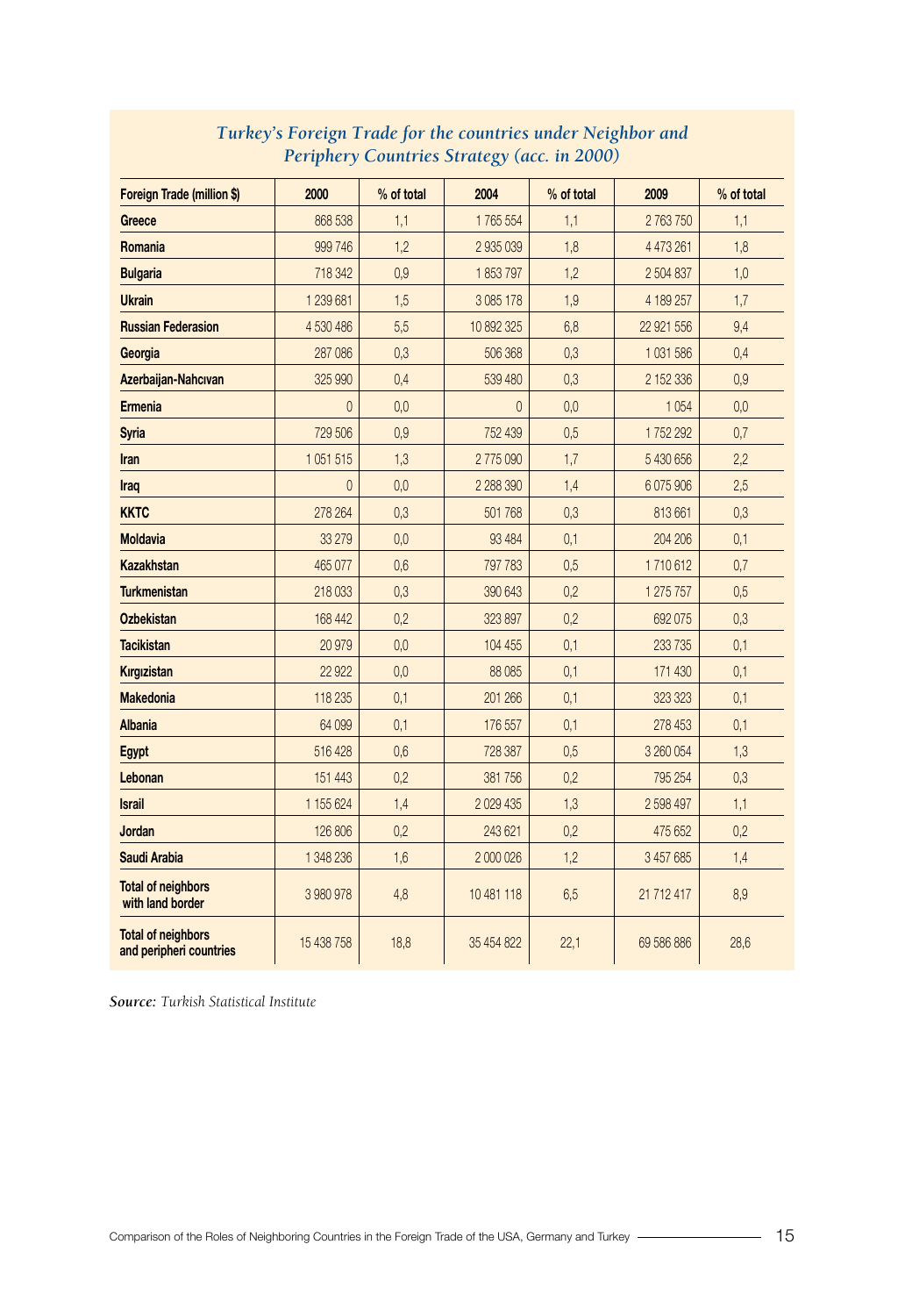The share of Turkish exports to neighbor countries with land border increased %255 from %5.3 to %13.5 between 2000 and 2009. The share of Turkish exports to neighbor countries and periphery countries increased %61.3 from %18.6 to %30 between 2000 and 2009. During the same period the share of Turkish imports from neighbor countries with land border increased %23.9 from %4.6 to %5.7. And the share of Turkish imports from neighbor countries and periphery countries increased %49.5 from %18.8 to %28.1. These statistics show that the new strategy was especially successful in exports to neighbor countries with land border.

Also overall foreign trade with neighbor countries (under the list of 2000) with land border increased %85.4 from %4.8 to %8.9 between 2000 and 2009. Overall foreign trade with neighbor countries and periphery countries increased %52.1 from %18.8 to %28.6 during the same period. When we look directly to the nominal values of foreign trade, increase in neighbor countries with land border is %445.4 and that of neighbor countries and periphery countries is %350.7. Overall foreign trade statistics show the success of the strategy as well.

In the year 2003 this strategy had broadened and Hungary, Slovenia, Croatia, Bosnia Herzegovina, Serbia, Montenegro, Morocco, Algeria, Tunisia, Libya, Sudan, Ethiopia, Eritrea, Djibouti, Somali, Gaza, Kuwait, Bahrain, Qatar, United Arab Emirates, Oman, Yemen, Afghanistan, Pakistan and Belarus were added under neighbor and periphery countries strategy. Between 2003 and 2004 Turkish exports to all of the countries (both 2000 and 2003) under the strategy increased %38 from 13.1 billion dollars to 18.1 billion dollars which was above the general exports increase; %33.7. The rise between 2004 and 2005 was %27.2 whereas the general rise was %16.2. Exports to neighbor and periphery countries constituted %32.8 of the entire exports in 2005<sup>4</sup> (altogether).

<sup>4</sup> Ali Boğa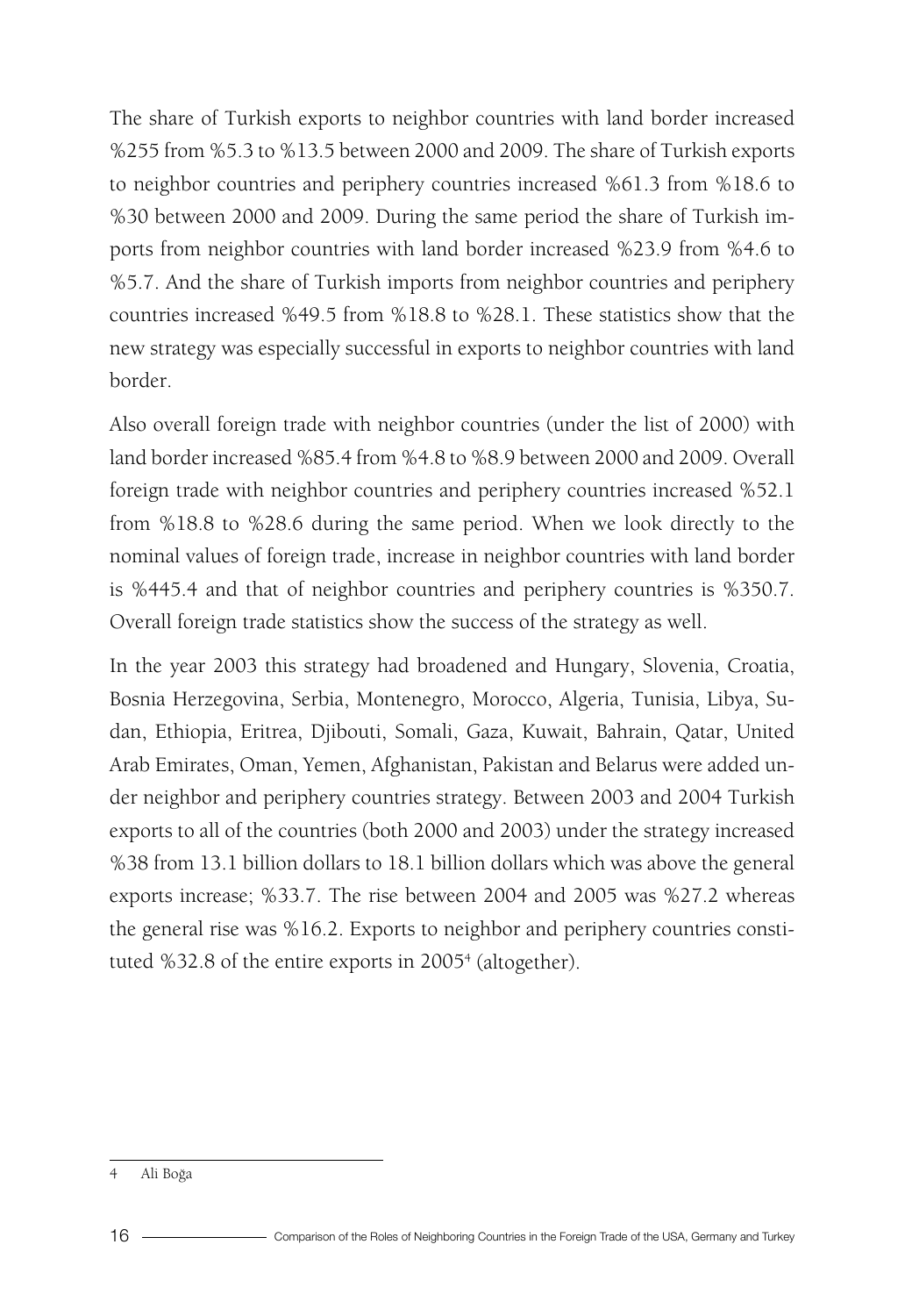|                             | <b>Exports (000 \$)</b> | Total % | <b>Exports (000 \$)</b> | Total % | <b>Exports (000 \$)</b> | Total % |
|-----------------------------|-------------------------|---------|-------------------------|---------|-------------------------|---------|
|                             | 2003                    |         | 2005                    |         | 2009                    |         |
| <b>Turkey total</b>         | 47.252.836              | 100,00  | 73.476.408              | 100,00  | 102.128.759             | 100,00  |
| <b>Hungary</b>              | 284.647                 | 0.60    | 379.092                 | 0,52    | 445.725                 | 0,44    |
| <b>Slovenia</b>             | 102.588                 | 0,22    | 332.410                 | 0,45    | 594.923                 | 0,58    |
| <b>Croatia</b>              | 85.598                  | 0,18    | 167.991                 | 0,23    | 221.092                 | 0,22    |
| Bosnia-Herzegovina          | 63.227                  | 0,13    | 128.217                 | 0,17    | 226.467                 | 0,22    |
| <b>Serbia</b>               | 184.676                 | 0,39    | 257.879                 | 0,35    | 306.439                 | 0,30    |
| Montenegro                  | $\overline{0}$          | 0,00    | $\overline{0}$          | 0,00    | 26.483                  | 0.03    |
| <b>Macedonia</b>            | 122.715                 | 0,26    | 162.476                 | 0,22    | 283.419                 | 0,28    |
| Kosovo                      | $\overline{0}$          | 0.00    | $\overline{0}$          | 0,00    | 278.053                 | 0,27    |
| <b>Morocco</b>              | 180.779                 | 0.38    | 370.825                 | 0,50    | 600.574                 | 0,59    |
| Algeria                     | 573.002                 | 1,21    | 807.138                 | 1,10    | 1.781.751               | 1,74    |
| <b>Tunis</b>                | 220.015                 | 0,47    | 294.785                 | 0,40    | 647.075                 | 0.63    |
| Libya                       | 254.741                 | 0.54    | 384.167                 | 0,52    | 1.799.251               | 1,76    |
| <b>Sudan</b>                | 63.791                  | 0,13    | 145.232                 | 0,20    | 244.805                 | 0,24    |
| <b>Ethiopia</b>             | 50.739                  | 0,11    | 109.378                 | 0,15    | 229.023                 | 0.22    |
| <b>Eritrea</b>              | 14.907                  | 0.03    | 11.609                  | 0.02    | 2.698                   | 0.00    |
| <b>Djibouti</b>             | 5.363                   | 0,01    | 7.128                   | 0.01    | 42.923                  | 0,04    |
| <b>Somali</b>               | 220                     | 0,00    | 2.207                   | 0,00    | 3.585                   | 0,00    |
| <b>Gaza (Palestine)</b>     | 6.489                   | 0,01    | 9.401                   | 0,01    | 29.523                  | 0,03    |
| <b>Kuwait</b>               | 165.941                 | 0,35    | 210.349                 | 0,29    | 211.291                 | 0,21    |
| <b>Bahrain</b>              | 28.856                  | 0,06    | 41.915                  | 0,06    | 113.712                 | 0,11    |
| Qatar                       | 15.688                  | 0,03    | 82.045                  | 0,11    | 289.362                 | 0,28    |
| <b>United Arab Emirates</b> | 702.908                 | 1,49    | 1.675.187               | 2,28    | 2.898.579               | 2,84    |
| Oman                        | 22.484                  | 0,05    | 39.959                  | 0,05    | 105.540                 | 0,10    |
| Yemen                       | 156.069                 | 0,33    | 197.193                 | 0,27    | 379.496                 | 0,37    |
| Afghanistan                 | 36.489                  | 0,08    | 113.401                 | 0,15    | 233.619                 | 0,23    |
| <b>Pakistan</b>             | 70.354                  | 0,15    | 187.554                 | 0,26    | 163.113                 | 0,16    |
| <b>Belarus</b>              | 19.579                  | 0,04    | 49.785                  | 0,07    | 119.160                 | 0,12    |
| <b>Total</b>                | 3.431.865               | 7,26    | 6.167.323               | 8,39    | 12.277.681              | 12,02   |

#### *Turkey's Exports for the countries under Neighbor and Periphery Countries Strategy (for the countries accepted to the strategy in 2003)*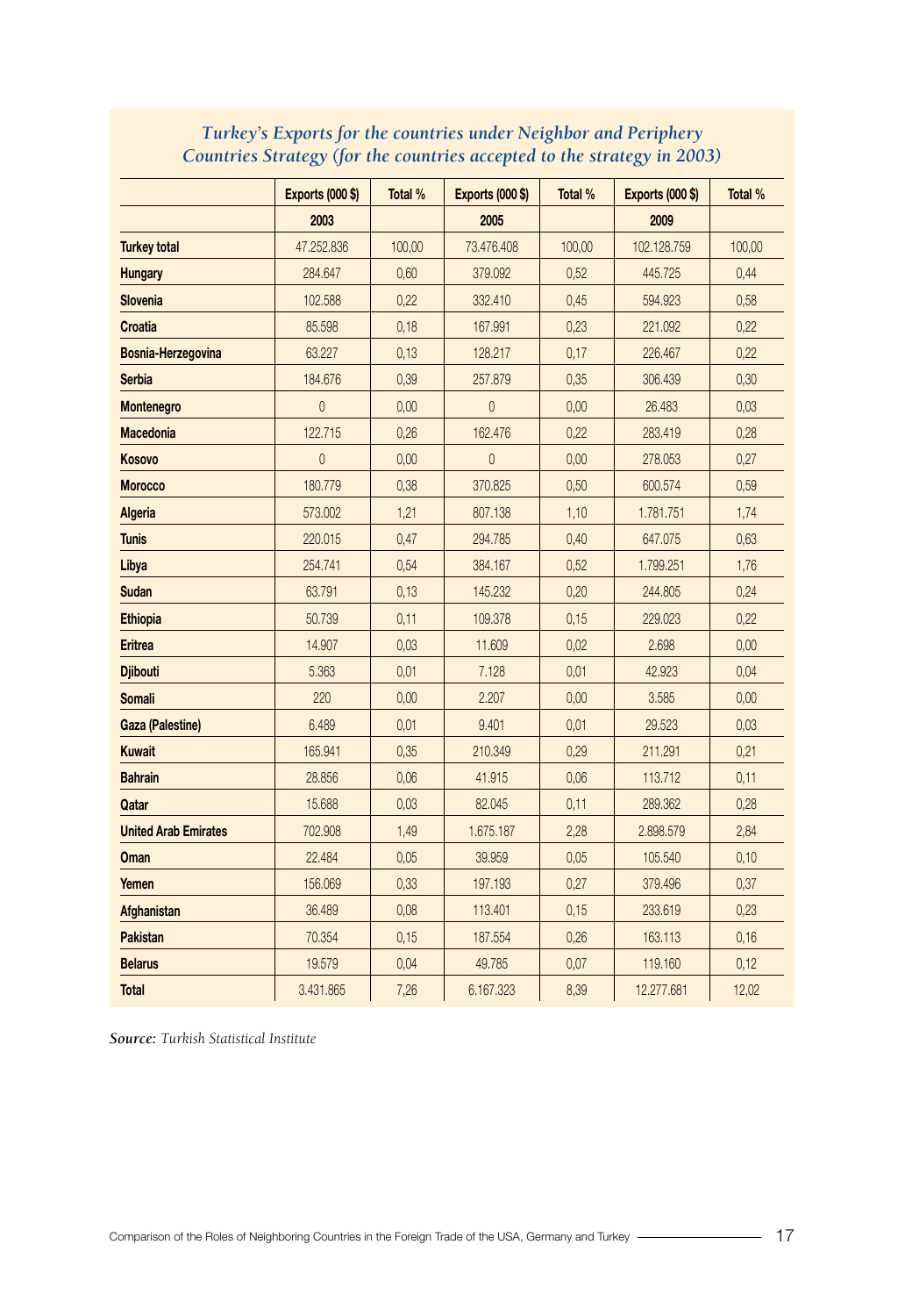|                             | <b>Imports (000 \$)</b> | Total % | Imports (000 \$) | Total % | Imports (000 \$) | Total % |
|-----------------------------|-------------------------|---------|------------------|---------|------------------|---------|
|                             | 2003                    |         | 2005             |         | 2009             |         |
| <b>Turkey total</b>         | 69.339.692              | 100,00  | 116.774.151      | 100,00  | 140.920.880      | 100,00  |
| <b>Hungary</b>              | 416.863                 | 0.60    | 946.238          | 0,81    | 987.331          | 0,70    |
| <b>Slovenia</b>             | 93.022                  | 0,13    | 217.867          | 0,19    | 249.583          | 0,18    |
| <b>Croatia</b>              | 16.697                  | 0.02    | 85.569           | 0,07    | 107.384          | 0,08    |
| Bosnia-Herzegovina          | 8.343                   | 0,01    | 15.399           | 0,01    | 52.090           | 0,04    |
| <b>Serbia</b>               | 29.988                  | 0.04    | 96.719           | 0,08    | 55.996           | 0,04    |
| <b>Montenegro</b>           |                         |         |                  |         | 5.845            | 0,00    |
| <b>Macedonia</b>            | 27.342                  | 0.04    | 52.080           | 0,04    | 39.904           | 0,03    |
| Kosovo                      |                         |         |                  |         | 10.178           | 0,01    |
| <b>Morocco</b>              | 76.990                  | 0,11    | 143.231          | 0,12    | 234.729          | 0,17    |
| Algeria                     | 1.081.586               | 1,56    | 1.694.989        | 1,45    | 2.028.115        | 1,44    |
| <b>Tunis</b>                | 98.140                  | 0,14    | 117.372          | 0,10    | 234.980          | 0,17    |
| Libya                       | 1.072.548               | 1,55    | 1.989.269        | 1,70    | 402.568          | 0.29    |
| <b>Sudan</b>                | 7.144                   | 0,01    | 7.955            | 0,01    | 7.262            | 0,01    |
| <b>Ethiopia</b>             | 20.131                  | 0.03    | 30.293           | 0,03    | 35.115           | 0,02    |
| <b>Eritrea</b>              | 326                     | 0.00    | 621              | 0,00    | 588              | 0,00    |
| <b>Djibouti</b>             | 124                     | 0,00    | 100              | 0,00    | 1.062            | 0,00    |
| <b>Somali</b>               | 1.822                   | 0,00    | 839              | 0,00    | 164              | 0,00    |
| <b>Gaza (Palestine)</b>     | 454                     | 0.00    | 304              | 0,00    | 274              | 0,00    |
| <b>Kuwait</b>               | 15,909                  | 0.02    | 41.604           | 0,04    | 184.219          | 0,13    |
| <b>Bahrain</b>              | 15.173                  | 0,02    | 18.929           | 0,02    | 24.289           | 0,02    |
| Qatar                       | 8.310                   | 0.01    | 50.725           | 0.04    | 85.652           | 0.06    |
| <b>United Arab Emirates</b> | 113.597                 | 0,16    | 205.442          | 0,18    | 667,857          | 0,47    |
| Oman                        | 1.293                   | 0.00    | 3.871            | 0,00    | 16.584           | 0,01    |
| Yemen                       | 130                     | 0.00    | 3.085            | 0,00    | 310              | 0,00    |
| Afghanistan                 | 2.684                   | 0.00    | 8.301            | 0.01    | 4.649            | 0,00    |
| <b>Pakistan</b>             | 192.028                 | 0,28    | 315.463          | 0,27    | 619.030          | 0,44    |
| <b>Belarus</b>              | 29.474                  | 0,04    | 46.578           | 0,04    | 83.732           | 0,06    |
| <b>Total</b>                | 3.330.118               | 4,80    | 6.092.843        | 5,22    | 6.139.490        | 4,36    |

#### *Turkey's Imports for the countries under Neighbor and Periphery Countries Strategy (accepted in 2003)*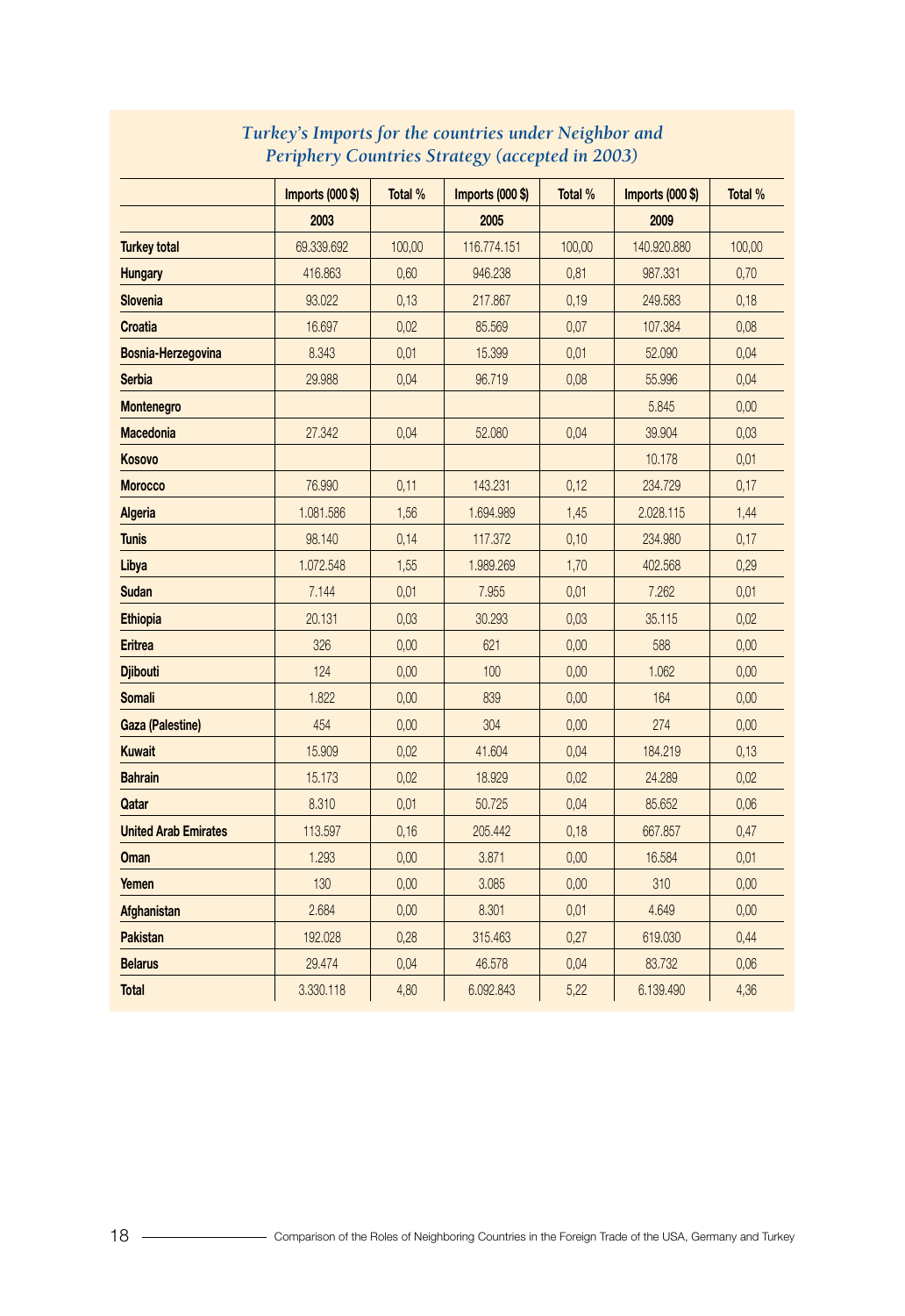|                             | Foreign Trade (000 \$) | Total % | Foreign Trade (000 \$) | Total % | Foreign Trade (000 \$) | Total % |
|-----------------------------|------------------------|---------|------------------------|---------|------------------------|---------|
|                             | 2003                   |         | 2005                   |         | 2009                   |         |
| <b>Turkey total</b>         | 116.592.528            | 100,00  | 190.250.559            | 100,00  | 243.049.639            | 100,00  |
| <b>Hungary</b>              | 701.510                | 0.60    | 1.325.330              | 0,70    | 1.433.056              | 0.59    |
| Slovenia                    | 195.610                | 0,17    | 550.277                | 0,29    | 844.506                | 0,35    |
| <b>Croatia</b>              | 102.295                | 0,09    | 253.560                | 0,13    | 328.476                | 0,14    |
| Bosnia-Herzegovina          | 71.570                 | 0,06    | 143.616                | 0.08    | 278.557                | 0,11    |
| <b>Serbia</b>               | 214.664                | 0,18    | 354.598                | 0,19    | 362.435                | 0,15    |
| <b>Montenegro</b>           | $\overline{0}$         |         | $\overline{0}$         |         | 32.328                 | 0,01    |
| <b>Macedonia</b>            | 150.057                | 0,13    | 214.556                | 0,11    | 323.323                | 0,13    |
| Kosovo                      | $\overline{0}$         |         | $\overline{0}$         |         | 288.231                | 0,12    |
| <b>Morocco</b>              | 257.769                | 0,22    | 514.056                | 0.27    | 835.303                | 0,34    |
| <b>Algeria</b>              | 1.654.588              | 1,42    | 2.502.127              | 1,32    | 3.809.866              | 1,57    |
| <b>Tunis</b>                | 318.155                | 0,27    | 412.157                | 0,22    | 882.055                | 0,36    |
| Libya                       | 1.327.289              | 1,14    | 2.373.436              | 1,25    | 2.201.819              | 0,91    |
| <b>Sudan</b>                | 70.935                 | 0.06    | 153,187                | 0.08    | 252,067                | 0,10    |
| <b>Ethiopia</b>             | 70.870                 | 0,06    | 139.671                | 0,07    | 264.138                | 0,11    |
| <b>Eritrea</b>              | 15.233                 | 0,01    | 12.230                 | 0,01    | 3.286                  | 0,00    |
| <b>Djibouti</b>             | 5.487                  | 0,00    | 7.228                  | 0,00    | 43.985                 | 0,02    |
| <b>Somali</b>               | 2.042                  | 0.00    | 3.046                  | 0,00    | 3.749                  | 0,00    |
| <b>Gaza (Palestine)</b>     | 6.943                  | 0.01    | 9.705                  | 0.01    | 29,797                 | 0.01    |
| <b>Kuwait</b>               | 181.850                | 0,16    | 251.953                | 0,13    | 395.510                | 0,16    |
| <b>Bahrain</b>              | 44.029                 | 0,04    | 60.844                 | 0,03    | 138.001                | 0,06    |
| Qatar                       | 23.998                 | 0,02    | 132,770                | 0,07    | 375.014                | 0,15    |
| <b>United Arab Emirates</b> | 816.505                | 0,70    | 1.880.629              | 0,99    | 3.566.436              | 1,47    |
| Oman                        | 23,777                 | 0.02    | 43.830                 | 0.02    | 122.124                | 0.05    |
| Yemen                       | 156.199                | 0,13    | 200.278                | 0,11    | 379.806                | 0,16    |
| Afghanistan                 | 39.173                 | 0,03    | 121.702                | 0,06    | 238.268                | 0,10    |
| <b>Pakistan</b>             | 262.382                | 0,23    | 503.017                | 0,26    | 782.143                | 0,32    |
| <b>Belarus</b>              | 49.053                 | 0,04    | 96.363                 | 0,05    | 202.892                | 0,08    |
| <b>Total</b>                | 6.761.983              | 5,80    | 12.260.166             | 6,44    | 18.417.171             | 7,58    |

#### *Turkey's Foreign Trade for the countries under Neighbor and Periphery Countries Strategy (accepted in 2003)*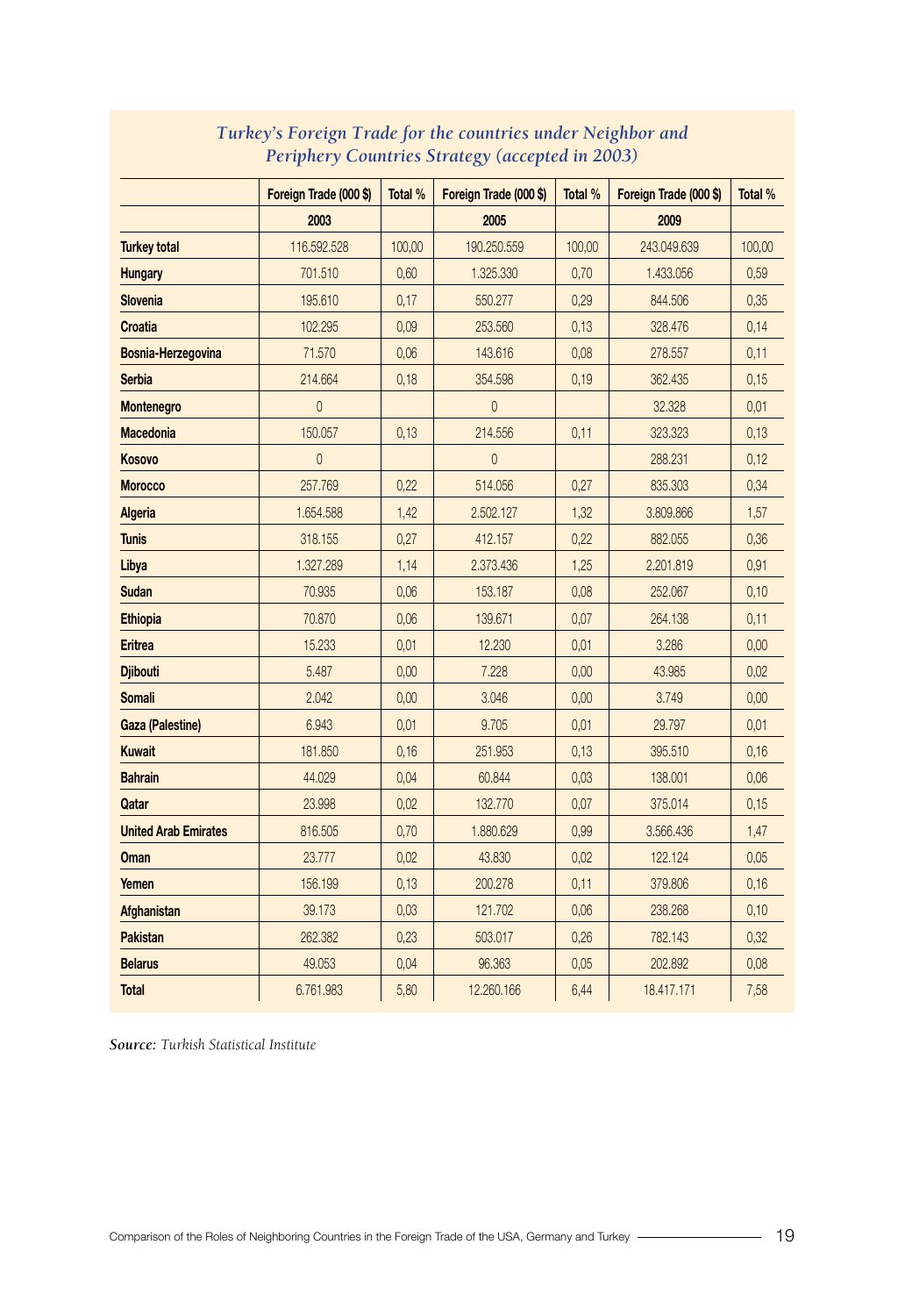Export increase in the second group of neighbor and periphery countries between 2003 and 2009 was %65.6 from %7.26 to %12.02 of the overall exports of Turkey. Import decrease in the second group of neighbor and periphery countries during the same period was %9.2 from %4.8 to %4.36 of the overall imports of Turkey. Foreign trade increase in the second group for the same period was %31 from %5.8 to %7.6. Nominal values of foreign trade increased %172.4 in the second group of neighbor and periphery countries for the same time period. This shows that the second wave of addition of neighbor and periphery countries to the strategy was a successful move as well.

Free Trade Agreements between Turkey and Palestine, Syria, Morocco, Tunisia, Egypt, Jordan, Montenegro were signed after 2000 and negotiations between Turkey and Gulf Countries Cooperation Counsel, Algeria, and Lebanon continues.

According to the matrix that the Boston Consulting Group prepared, although overall import numbers are relatively smaller in neighbor and periphery countries according to developed countries, all most all the countries whose imports from Turkey are high in their general average imports are coming out of these countries.

Neighbor and periphery countries strategy is also very important for Turkey in order to have a more diverse exports market. European countries are the dominant export markets for Turkey. Until recently over %50 of the exports were going to European countries. EU was constituting %56.4 of the total exports by 2000. This number was %56.3 in 2005 and %48 by 2008. Although exports decreased to %46 to EU countries by 2009, it is still the main exports destination for Turkish exports.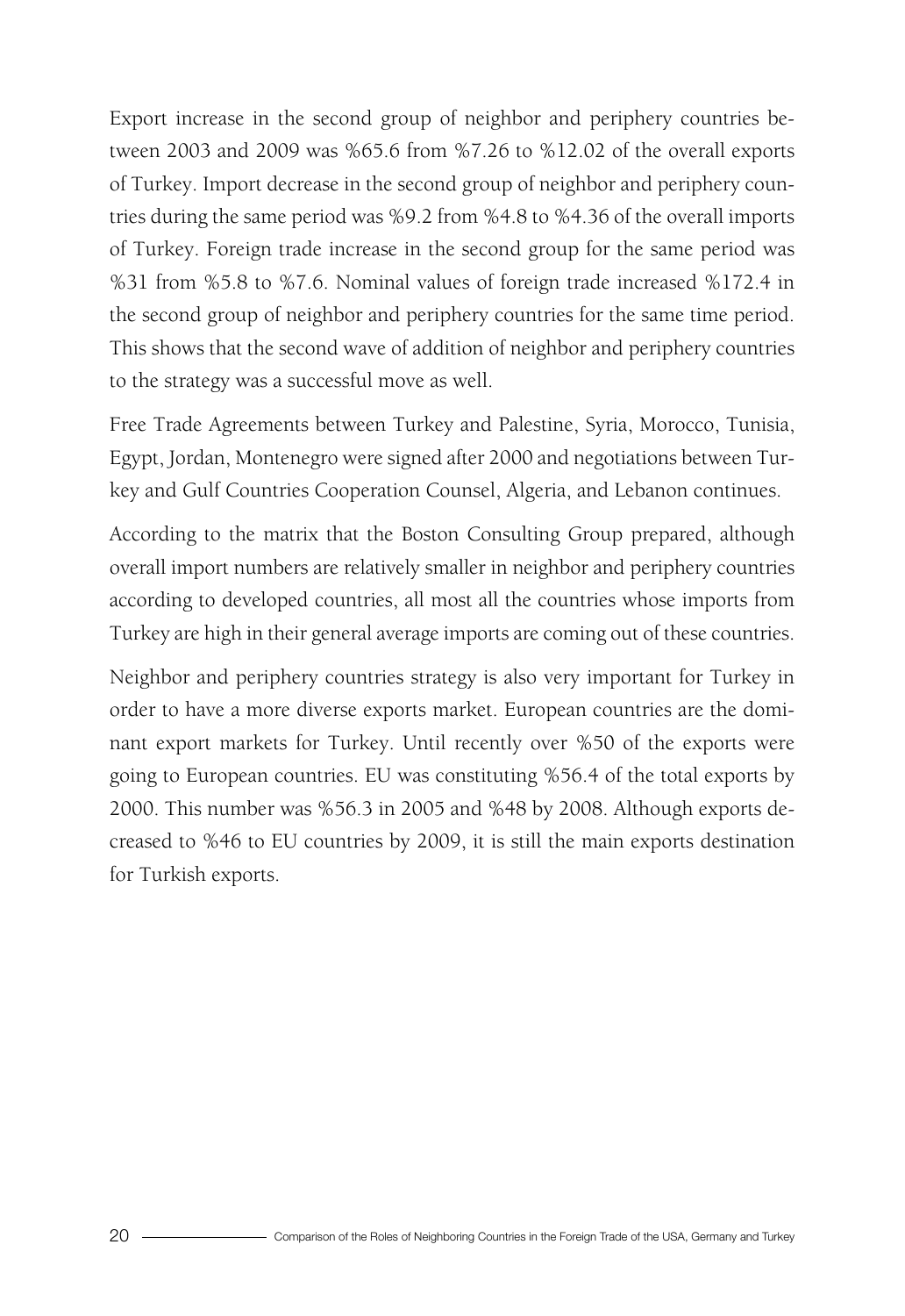## *A comparison of all three countries' foreign trade with their neighbors:*

When one looks at the US and NAFTA, Germany and the EU, and Turkey and her neighbors and periphery countries trade, we see some similarities and some differences. Especially the US and NAFTA are relatively different from the other two groups.

Trade numbers show that NAFTA was not successful like in the case of Germany and the EU, and Turkey and her neighbors' relationships. NAFTA did not make much change in bilateral trade between 1994 and 2000. And there was a huge decrease after 2000. The USA's geographical location is very different from that of Germany or Turkey. She has only two neighbors with land border. Canada's population is only one tenth of that of the US and per person GDP is slightly less than that in the US; where as, both Mexico's population and per person GDP is about one third of that of the US. Total GDP of Mexico and Canada is only %17 of US GDP. This ratio is very small according to that of Germany's and Turkey's neighbors. Also, the USA has very large borders with the Pacific and Atlantic oceans, which gives an easy access to both Asian and European markets. After 2000, the Asian influence (especially Chinese) was felt very heavily in US foreign trade.

Germany and the EU trade relationship is the most successful example among the three economies. %60.8 trade with EU countries and %40.1 trade with neighbors who have land border with Germany is very high. Also bilateral trade performance of Poland and the Czech Republic with Germany, who joined the EU in 2004, has been very good. After they joined the EU, Poland's bilateral trade share increased %240 and the Czech Republic's bilateral trade share increased %109 in a five years period. Geographically Germany is surrounded by 9 neighbor countries on three sides and by the North Sea and Baltic Sea on the Northern side of the country. Population density and per capita income is high in Europe. As a result of this there is a big demand for German goods. The customs union and EU terms also enhance the bilateral trade as can be seen in Poland and Czech Republic examples.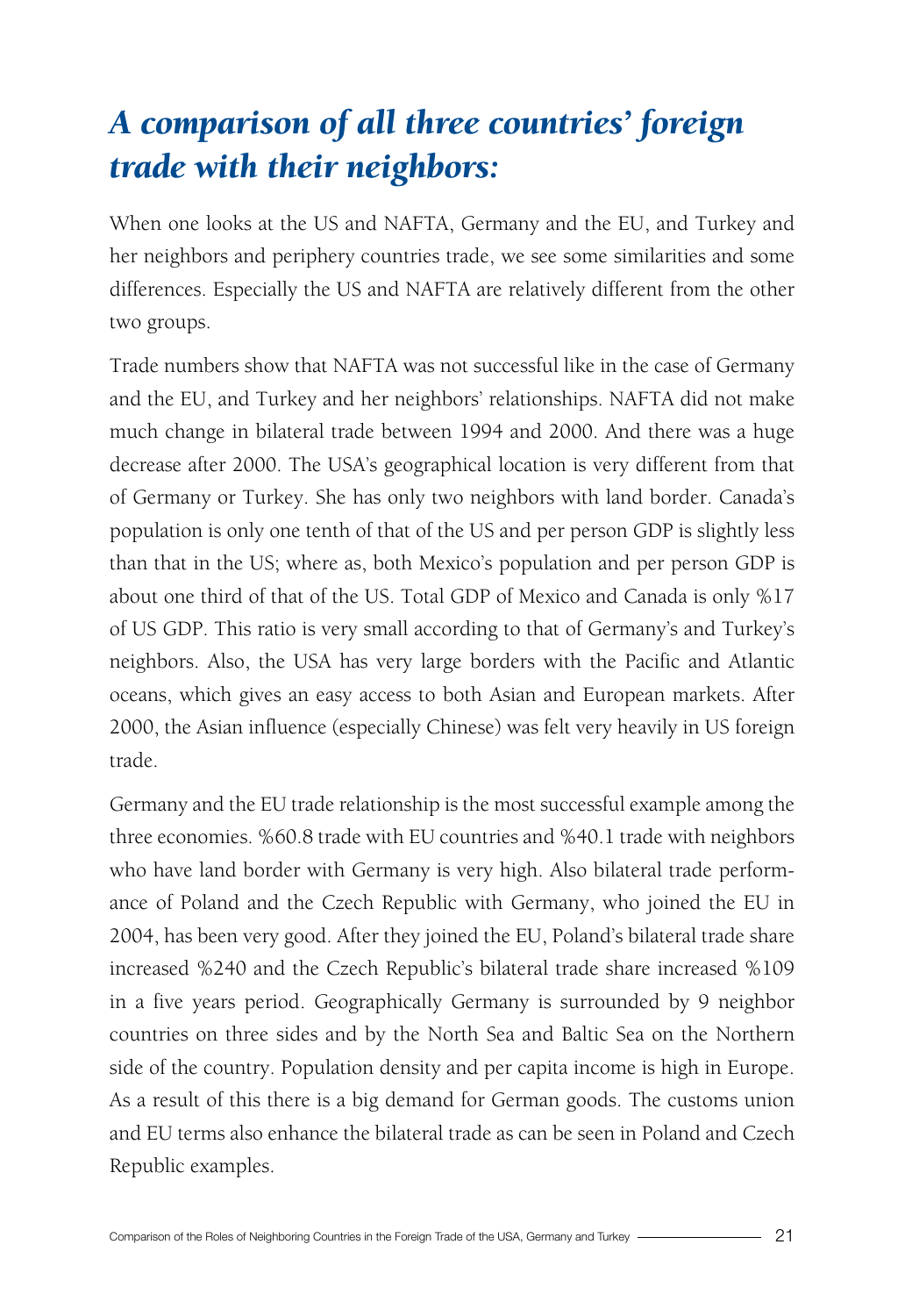Turkey's "Strategy for Developing Foreign Trade with Neighborhood Countries" has been very successful so far. Especially the share of exports to neighbor countries with land border increased %255 between 2000 and 2009. And the share of overall foreign trade with the same group increased %85.4 during the same period. Foreign trade with periphery countries (especially exports) increased during the same period as well.

When one looks at the strategy, one can see that there are different dimensions to the strategy. Free trade agreements and lowering the trade barriers are very important. On the other hand, increasing the consciousness of business people on both sides of the bilateral trade is crucial. Turkey is working on both legs. New FTA's are signed and some of them are on the way. And many organizations are organized to bring the businessmen from this side and the other side of the border together.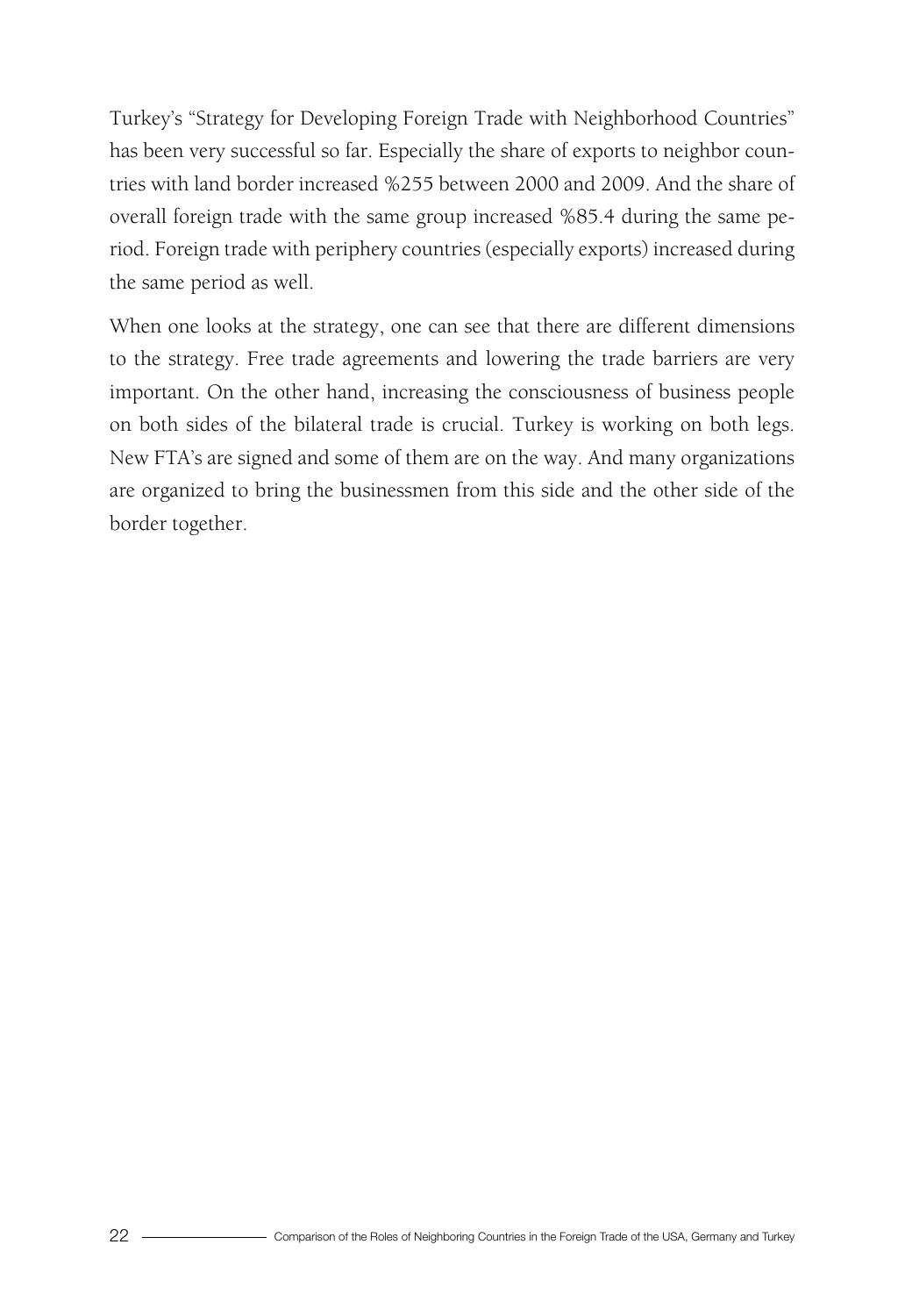### *Closing Remarks:*

Today's global economy forces countries to find new ways to improve their economies. As the costs of transportation and communication decreases, global competition increases in almost all sectors. In order to increase the trade and lower the costs, free trade areas have been used widely in the world. The USA and Germany, who have the largest foreign trade in the world, are also using regional free trade agreements with NAFTA and the EU. Within this framework Turkey started "Strategy for Developing Foreign Trade with Neighborhood Countries" in 2000.

Among the US, Germany and Turkey, Germany and Turkey resemble each other more. From the trade statistics one can see that Turkey made big improvements in trade relations with her neighborhood countries. And holding the importance of neighbor countries in Germany's foreign trade in view, Turkey has a big potential to fulfill. Removing trade barriers and making free trade agreements, which Turkey is developing in her relations, is very important. Also efforts for increasing the consciousness of business people on both sides of the bilateral trade should continue.